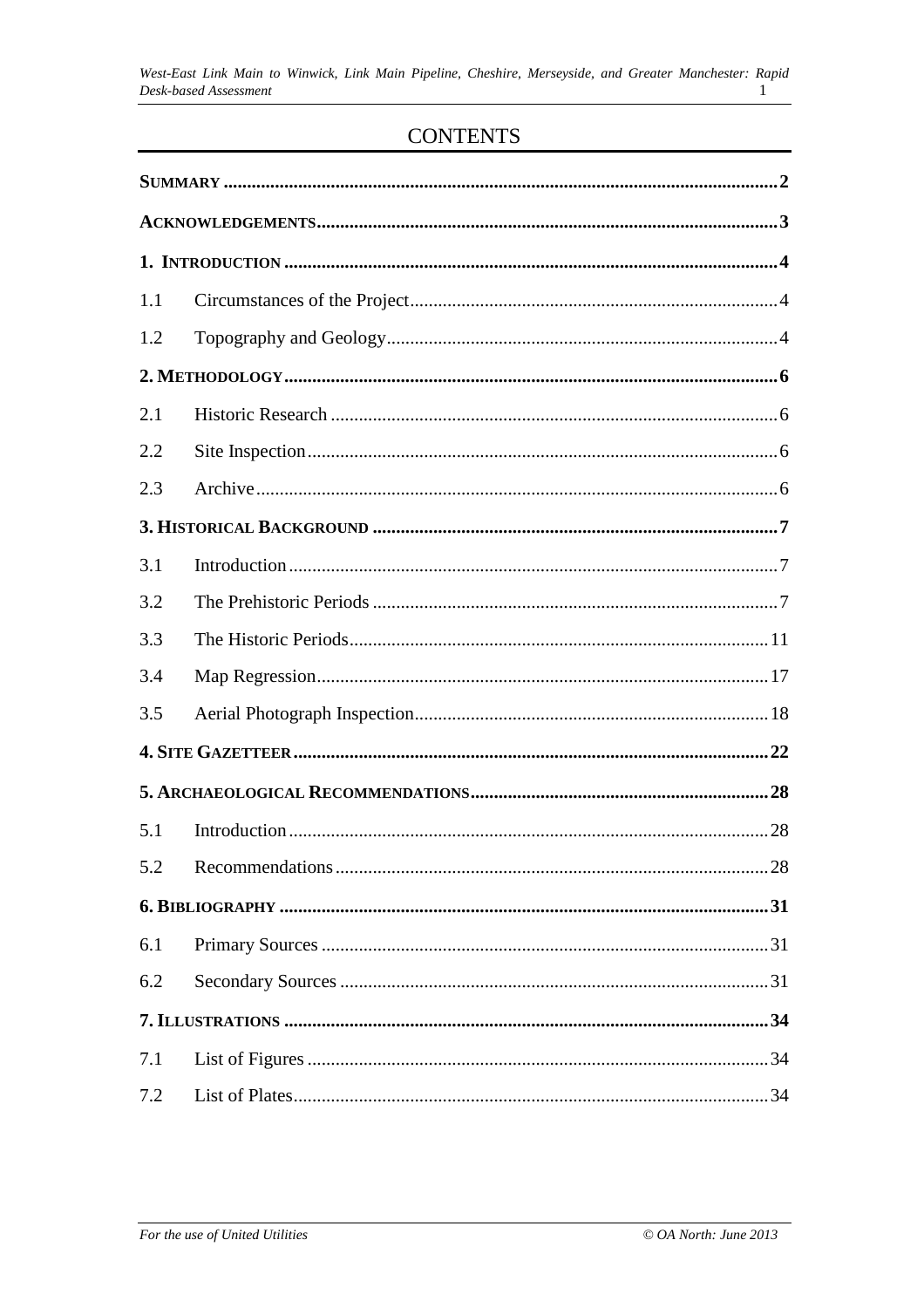# SUMMARY

United Utilities proposed the installation of a link main pipeline through agricultural land and roads to the north-east of Winwick, in Cheshire (NGR SJ 61951 94737: central point). The landscape in the vicinity of the proposed pipeline is rich in terms of significant sites of archaeological interest, with numerous burial mounds having been identified. One of these barrows (Site **01**), or tumuli, lies in the immediate vicinity of the proposed pipeline. As a result of the potential for negative impacts upon heritage assets of archaeological interest during the works associated with the pipeline, the development control archaeologist at Cheshire Archaeology Planning Advisory Services (CAPAS) advised that a programme of archaeological work should be undertaken. Consequently, United Utilities requested Oxford Archaeology North (OA North) undertake a rapid desk-based assessment of the immediate environs of the proposed pipeline to identify any heritage constraints.

The historic research enabled the compilation of a gazetteer of 20 sites of archaeological interest, with seven having been recorded within the historic environment records of Cheshire, Merseyside, and Greater Manchester. Of these sites, 14 are likely to lie within the vicinity of the proposed pipeline and associated easement. These are Kenyon Hall tumulus (Site **01**), Golborne Mill (Site **02**), field boundaries west of Rough Farm (Site **05**), Winwick township boundary (Site **08**), Houghton township boundary (Site **09**), Southworth township boundary (Site **10**), Newton township boundary (Site **11**), Kenyon township boundary (Site **12**), Lower Pit Field (Site **15**), Stone Pit Field (Site **16**), circular cropmarks (Site **17**), sub-ovoid cropmarks (Site **18**), Barrow Field (Site **19**), and Barrow Lane (Site **20**). Intrusive ground works associated with the proposed pipeline present the potential for negative impacts upon these sites, in the form of damage and destruction to the physical remains.

In addition to these sites, the proposed pipeline route crosses areas with the potential for previously unidentified remains of archaeological interest. This includes a strong likelihood of sub-surface remains of Bronze Age burial mounds and the possibility of associated settlement sites. A large palaeochannel runs across the centre of the study area, to the west of Kenyon Hall farm, and the northern end of the study area lies at the eastern side of Highfield Moss. These features, although of natural origin, present the potential for preserved artefacts of archaeological interest, and for preserved plant remains and environmental evidence that might elucidate our understanding of the development and changes of land use within the study area.

Recommendations for further archaeological works to mitigate the impact of the proposed pipeline comprise a Level 1 walkover survey, topographic survey, geophysical survey, archaeological strip and record, and a watching brief. Consultation should also be undertaken with the English Heritage scientific advisor regarding the potential impact of the ground works on palaeoenvironmental remains, and this may result in recommendations for environmental coring or similar investigations.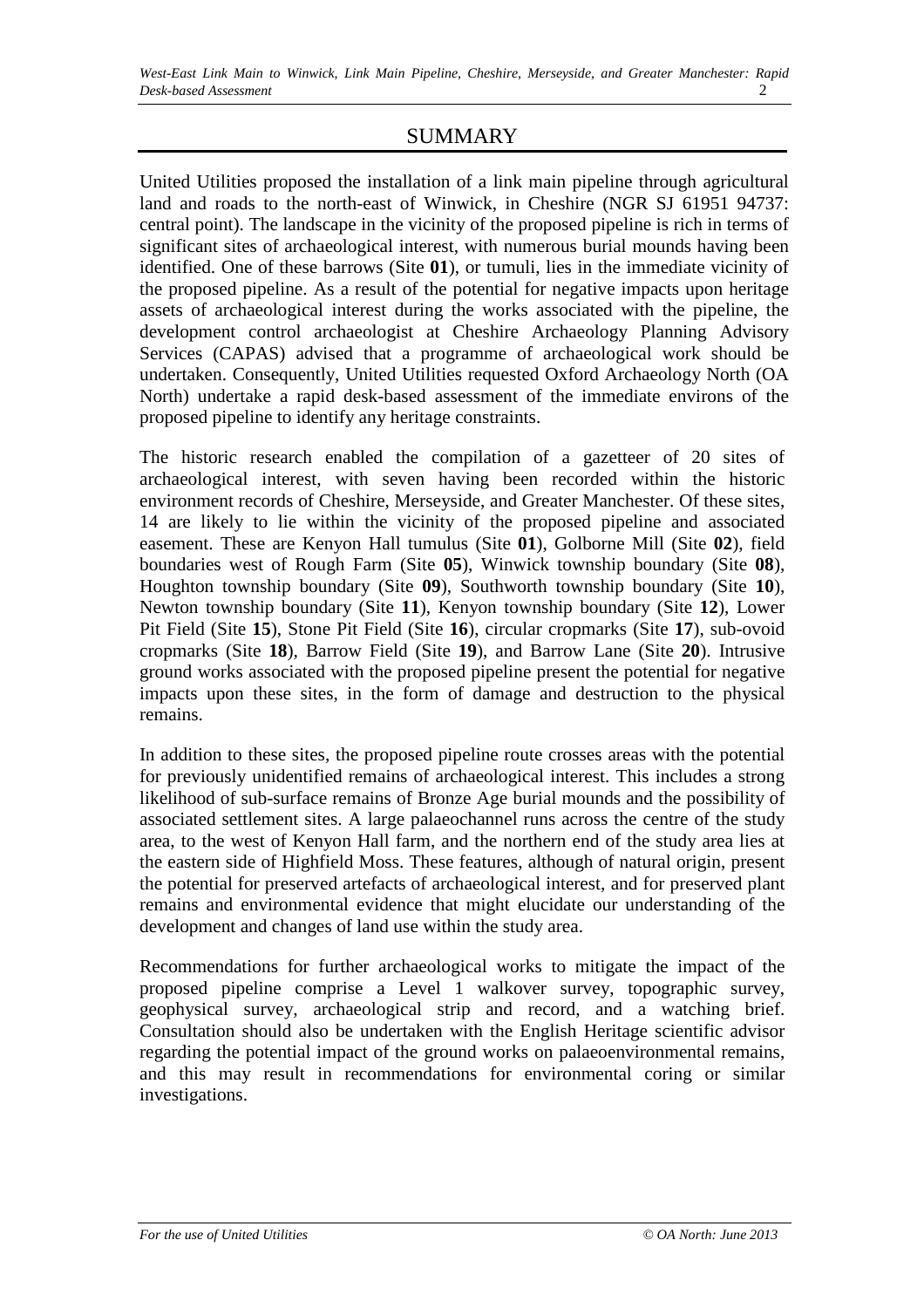# ACKNOWLEDGEMENTS

Oxford Archaeology North (OA North) would like to thank Michael Barton of United Utilities for commissioning the project. Thanks are also due to the staff of the Lancashire Record Office (LRO) in Preston, and to Liz Stewart of Liverpool Museums, who maintain the Merseyside HER, Lesley Dunkley of Greater Manchester Archaeological Advisory Service, who maintains the Greater Manchester HER, and to Moya Watson of Archaeology Planning Advisory Service Cheshire Shared Services, who maintains the Cheshire HER.

Alastair Vannan undertook the historic research and also compiled the report. Mark Tidmarsh produced the drawings. Emily Mercer managed the project, and also edited the report.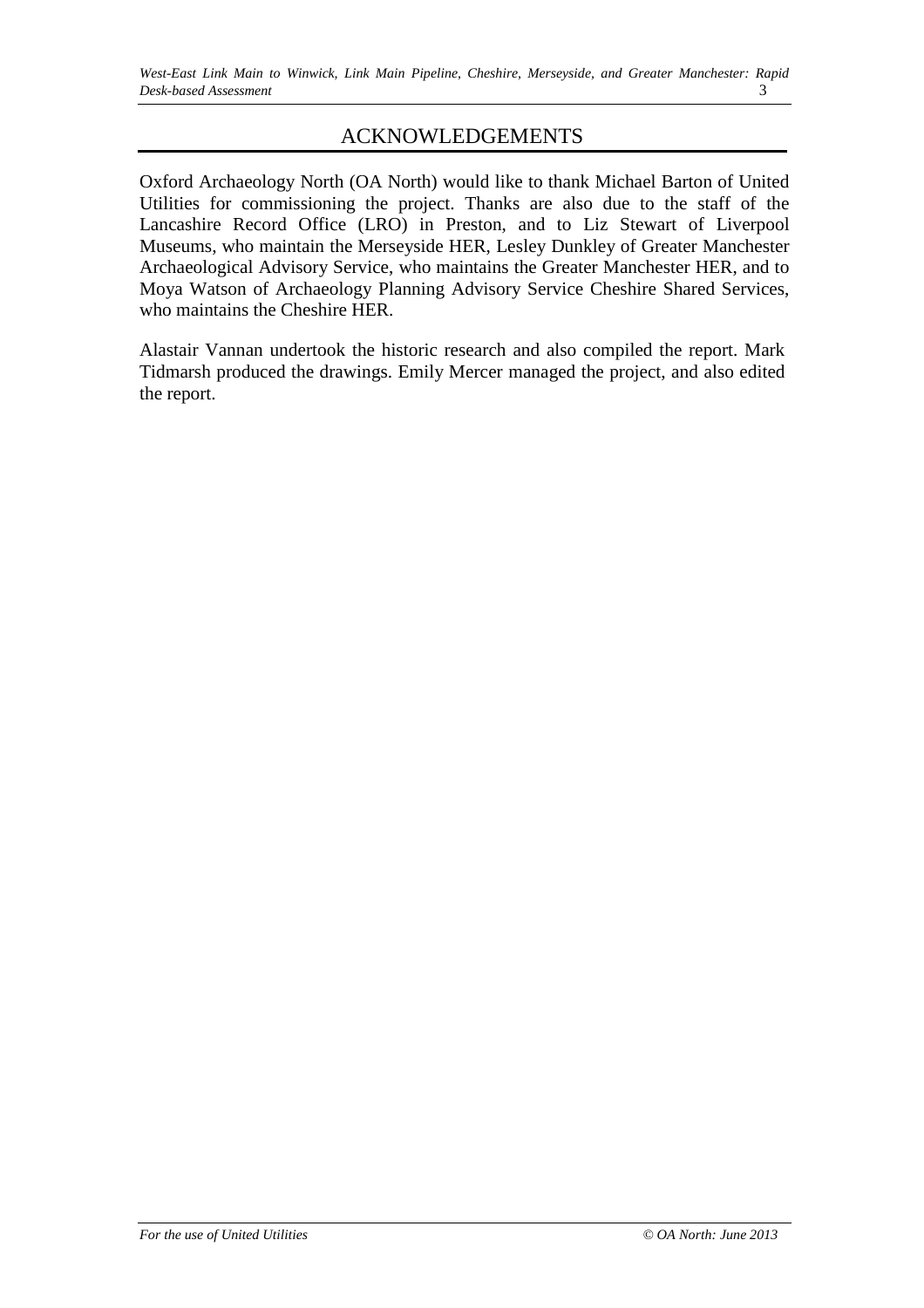# 1. INTRODUCTION

#### **1.1 CIRCUMSTANCES OF THE PROJECT**

- 1.1.1 United Utilities proposed the installation of a link main pipeline on agricultural land and roads to the north-east of Winwick, in Cheshire (SJ 61951 94737: central point). The pipeline measures  $c$  4km (Fig 1).
- 1.1.2 The landscape in the vicinity of the proposed pipeline is rich in terms of significant sites of archaeological interest, with numerous burial mounds having been identified. One of these barrows (Site **01**), or tumuli, lies in the immediate vicinity of the proposed pipeline. As a result of the potential for negative impacts upon heritage assets of archaeological interest during the works associated with the pipeline, the development control archaeologist at Cheshire Archaeology Planning Advisory Services (CAPAS) advised that a programme of archaeological work should be undertaken. Consequently, United Utilities requested Oxford Archaeology North (OA North) to undertake a rapid desk-based assessment of the immediate environs of the proposed pipeline.

### **1.2 TOPOGRAPHY AND GEOLOGY**

- 1.2.1 The route of the proposed pipeline runs along, and through, a combination of pre-existing roads and agricultural fields (Figs 1 and 2; Plate 1). The route occupies an undulating plateau at the eastern edge of the Sankey River valley between approximately 30m and 40m (aOD) and runs north-westwards towards the southern suburbs of Golborne. The central portion of the route crosses three distinctive parallel ridges of higher ground at 35m (aOD), which run approximately north-west/south-east, with the southernmost being occupied by the M6 motorway.
- 1.2.2 The local solid geological deposits comprise the Chester Pebble Beds Formation of gravelly sandstone (British Geological Society 2013). These are overlain by drift deposits of diamicton glacial till, in the southern part of the study area, with clay, silt, sand, and gravel in the northern portion (*ibid*).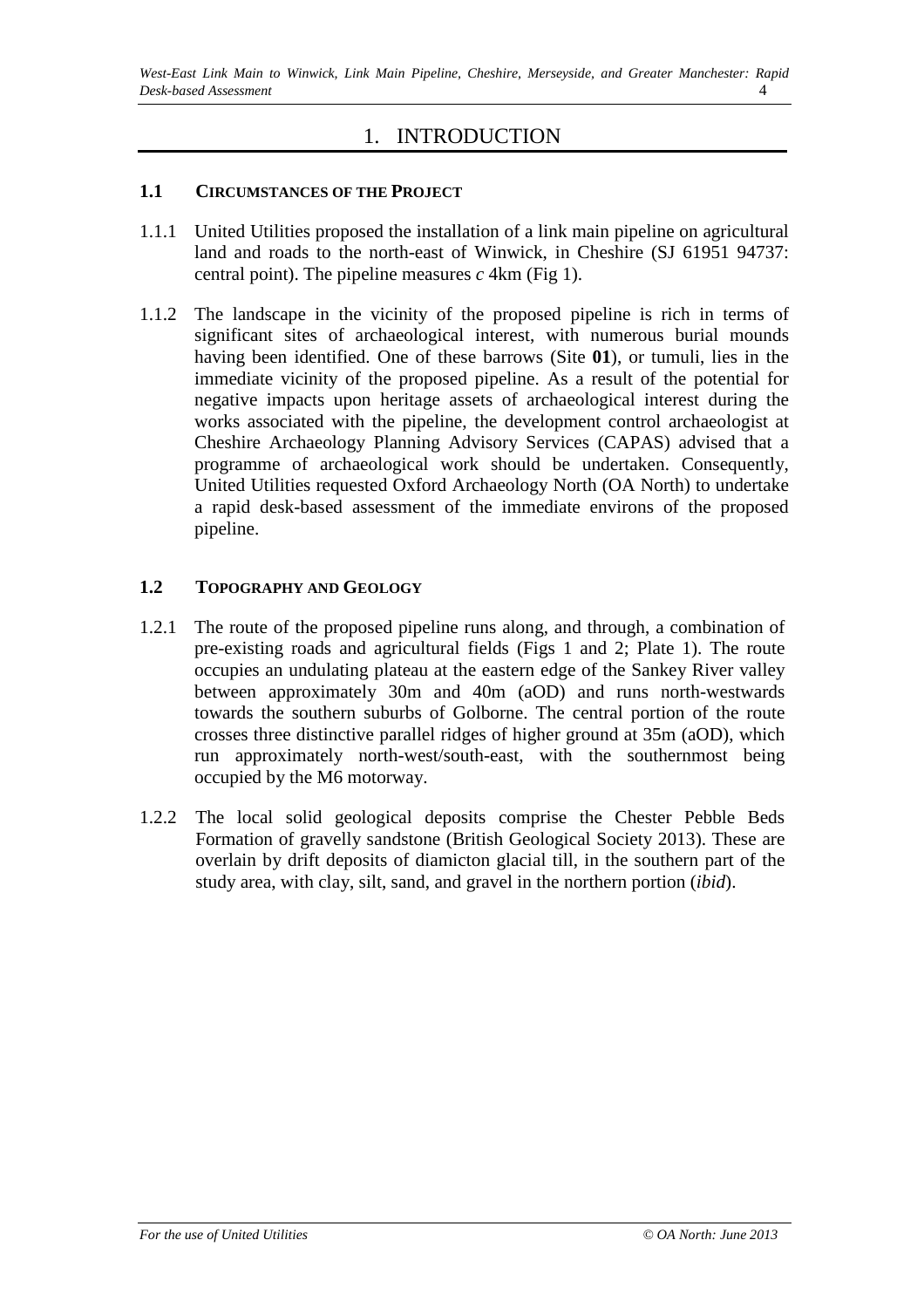*West-East Link Main to Winwick, Link Main Pipeline, Cheshire, Merseyside, and Greater Manchester: Rapid Desk-based Assessment* 5



Plate 1: A general aerial view of the landscape through which the pipeline runs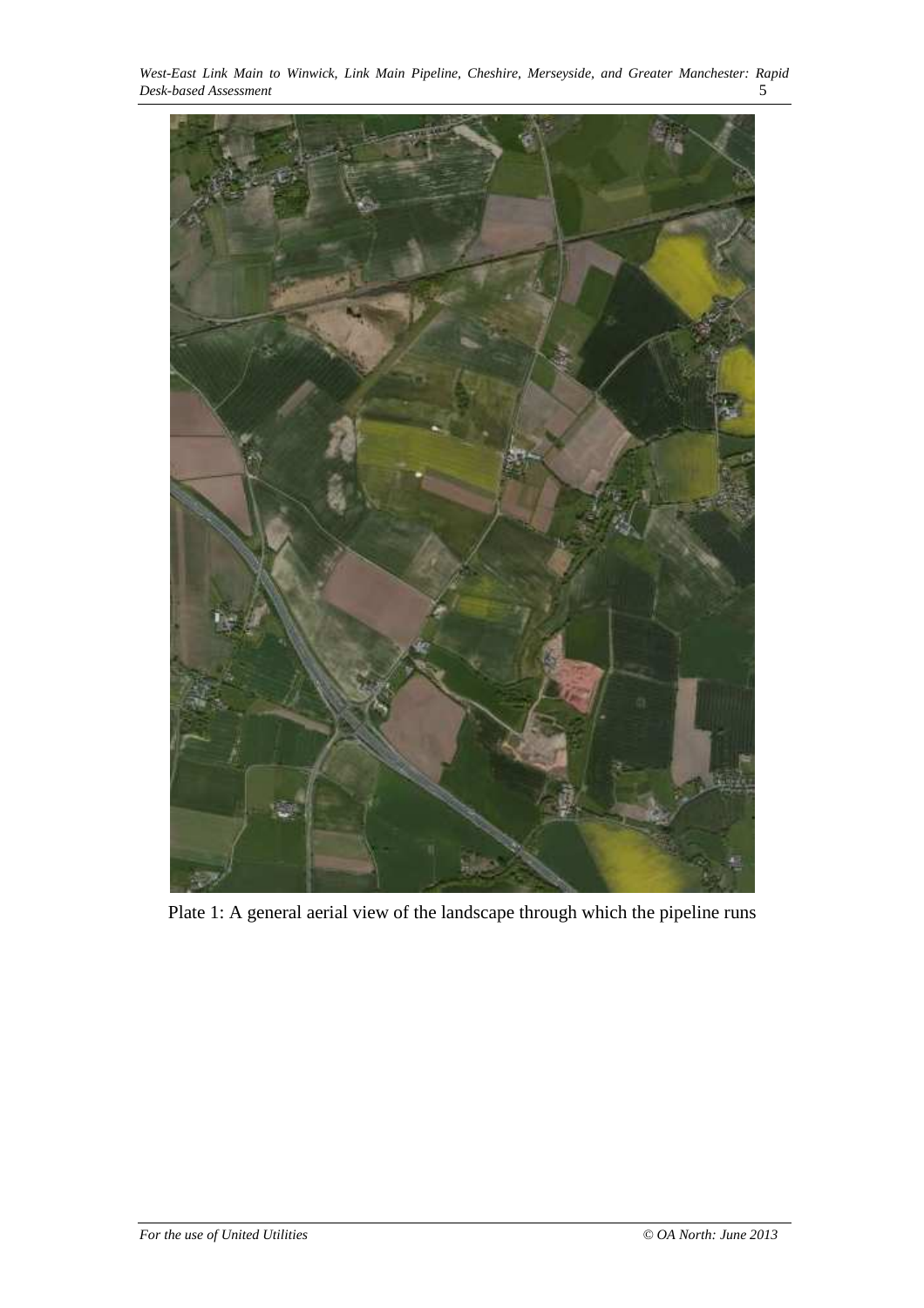# 2. METHODOLOGY

### **2.1 HISTORIC RESEARCH**

2.1.1 A study area that encompassed 100m either side of the proposed pipeline was used for the desk-based research (Fig 2). The sources consulted included the Cheshire Historic Environment Record (CHER), at the Archaeology Planning Advisory Service from Cheshire Shared Services, Greater Manchester Historic Environment Record (GMHER), held by the Greater Manchester Archaeological Unit, the Merseyside Historic Environment Record (MHER), held by Liverpool Museums. The HER is an extensive database of all known sites of archaeological interest within each respective county. Historic mapping and published and unpublished materials were also examined at the Lancashire Record Office (LRO), in Preston, St Helens Local History and Archives Service, and the OA North library. The summarised results of the historic research were collated into a gazetteer of sites (*Section 4*). The methodology conformed to the *Standards and Guidance for Archaeological Desk-Based Assessment* compiled by the Institute for Archaeologists (IfA 2012). The sources consulted included:

### **2.2 SITE INSPECTION**

2.2.1 A preliminary inspection of the area defined by the proposed pipeline route was undertaken from publically accessible areas to provide familiarity with the terrain and current state of land use. A detailed archaeological walkover survey was beyond the scope of this assessment.

### **2.3 ARCHIVE**

2.3.1 The Arts and Humanities Data Service (AHDS) online database *Online Access to index of Archaeological Investigations* (OASIS) will be completed as part of the archiving phase of the project. Copies of the report will be sent to the County Record Offices for each of the counties of Cheshire, Greater Manchester and Merseyside.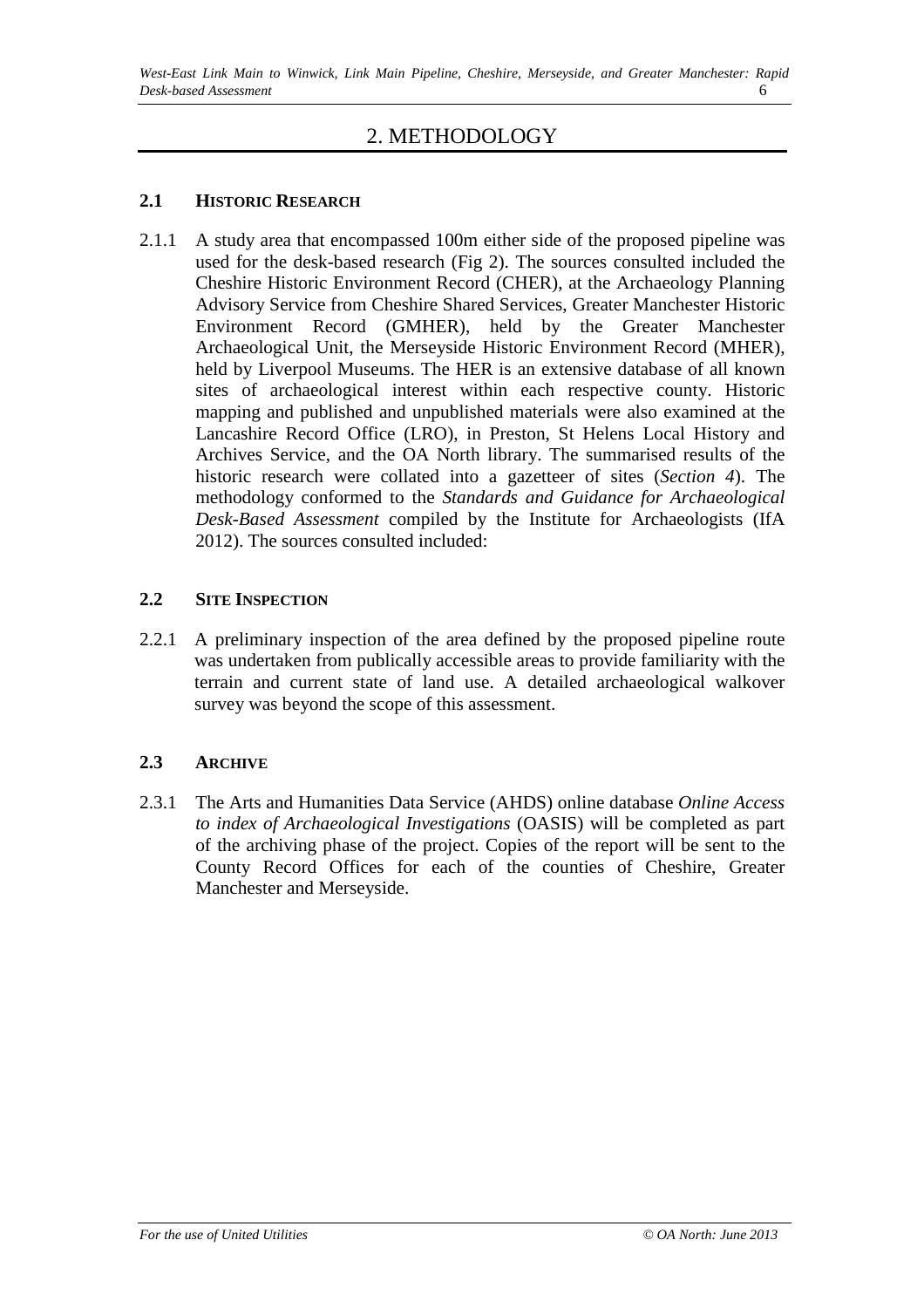# 3. HISTORICAL BACKGROUND

### **3.1 INTRODUCTION**

3.1.1 The following section presents a summary of the historical and archaeological background of the general area. This is presented by historical period, and has been compiled in order to place the study area into a wider archaeological context.

| <b>Period</b>            | <b>Date Range</b>    |
|--------------------------|----------------------|
| Palaeolithic             | $30,000 - 10,000$ BC |
| Mesolithic               | $10,000 - 3,800$ BC  |
| Neolithic                | $4000 - 2,500$ BC    |
| Bronze Age               | $2,500 - 700$ BC     |
| Iron Age                 | $700$ BC $-$ AD 43   |
| Romano-British           | $AD 43 - AD 410$     |
| Early Medieval           | $AD$ 410 – AD 1066   |
| Late Medieval            | AD 1066 - AD 1540    |
| Post-medieval            | $AD 1540 - c 1750$   |
| <b>Industrial Period</b> | $C$ AD1750 - 1901    |
| Modern                   | Post-1901            |
|                          |                      |

Table 1: Summary of British archaeological periods and date ranges

### **3.2 THE PREHISTORIC PERIODS**

- 3.2.1 *Mesolithic:* the Mesolithic was the latest cultural epoch in Britain during which people employed a subsistence strategy based wholly upon hunting, gathering, and fishing. There is substantial evidence for Mesolithic activity across Lancashire, consisting primarily of flint scatters and pollen studies, and concentrations of worked flints have been found in the Winwick area (Cowell 2000, 167). A scatter of Mesolithic flint was discovered at Southworth Hall Farm, 1km to the east of the study area, in 1993 (Philpott *et al* 1993, 11). Several undated features in the proximity of the scatter may have been related (*ibid*). However, no finds of Mesolithic date are currently known from the study area.
- 3.2.2 *Neolithic:* following the introduction of farming to the British Isles, from around 4000 BC, the Neolithic period saw the beginning of the widespread construction of monumental architecture, although few such sites have been identified within Lancashire and Cheshire (*see* Middleton 1996, 41; Hodgson and Brennand 2006, 38-40). Much settlement during this period appears to have been concentrated in the lowlands (Middleton 1996, 41), although there is little evidence for such occupation in the south Lancashire and northern Cheshire (*see* Hodgson and Brennand 2006, 38-40). There is, however, evidence for possible hunting and gathering during the Neolithic period in Formby, where footprints of humans and animals have been found, and the preserved remains of a possible wooden trackway were found on Hightown beach (*op cit*, 34). However, both of these areas are on the west coast, a considerable distance to the north-west of the study area.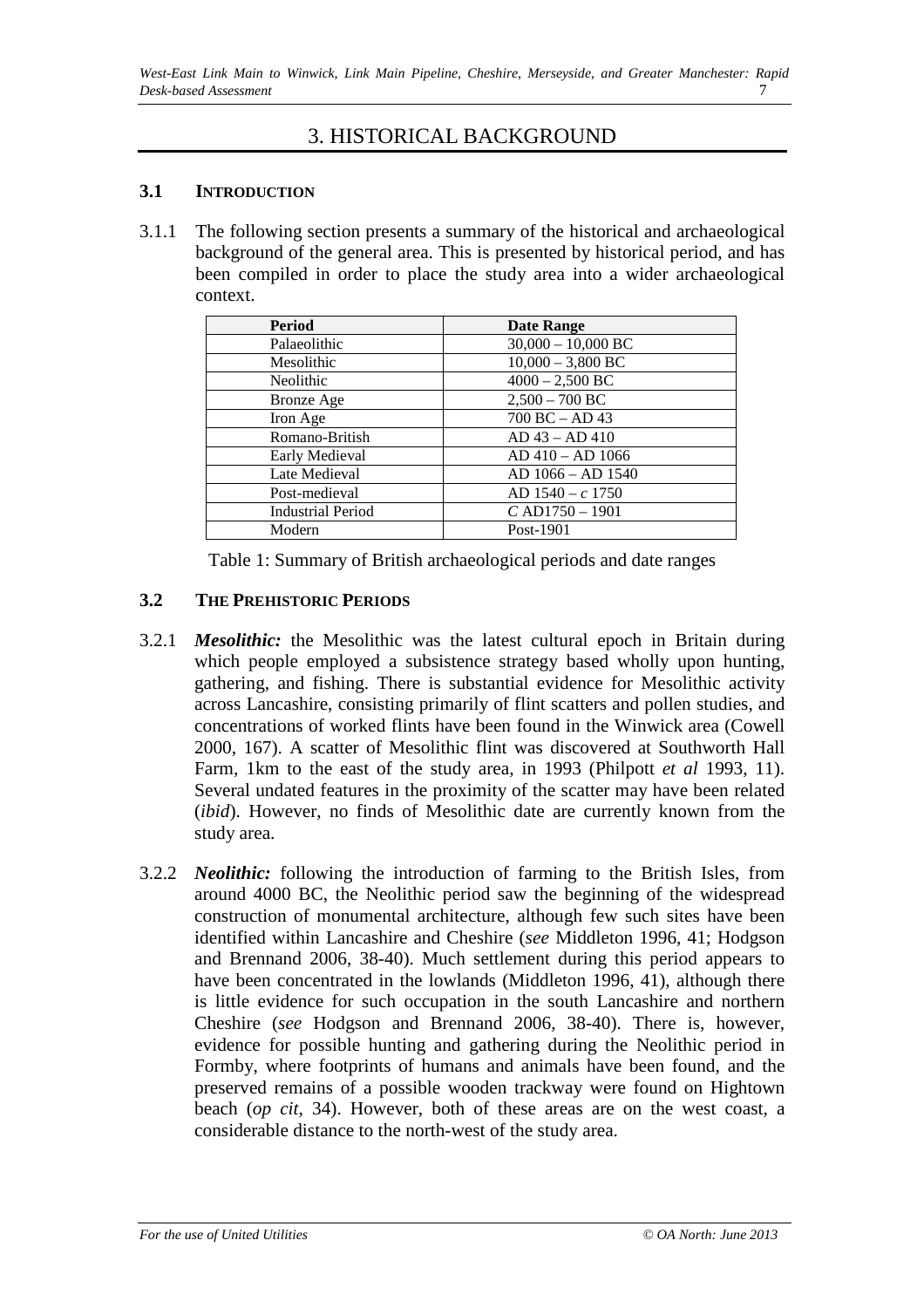- 3.2.3 A flint dagger of possible Neolithic date (Cowell and Philpott 1994, 10-11) and a Neolithic stone celt (Garstang 1906) were found near Newton-le-Willows. The celt was particularly large, measuring approximately 0.5m in length (*ibid*). Significant Neolithic or Bronze Age activity was identified at Southworth Hall Farm, where pottery was discovered in a possible ditch (Philpott *et al* 1993, 11). No Neolithic sites have been identified within the study area.
- 3.2.4 *Bronze Age:* the beginning of the Bronze Age in Britain, defined mainly by the introduction of the use of copper, developed gradually out of the preceding Neolithic during the mid third millennium BC (Parker Pearson 2000, 13). The tradition of monumental architecture continued into the Bronze Age, with new ritual and religious traditions developing that were associated with new monument types (*see* Hodgson and Brennand 2006, 41-5). The Early Bronze Age evidence from Cheshire and Greater Manchester is dominated by funerary monuments, and a group of five barrows is situated around Winwick (*op cit*, 42-3). Two of these barrows produced evidence for Beaker culture and a flint dagger of Beaker type was also found in this area (*ibid*). These barrows are situated on a ridge, which is an important topographical feature in the locality, and overlooks one of the few fording points across the River Mersey between Runcorn and Manchester (Hall *et al* 1995, 103). This may have contributed to this area becoming a focus for such activity during this period. An axe and bronze ring have been recovered to the south of the study area and, although it has been suggested that the finds were recovered from a tumulus (Harrison 1896, 25) this has not been confirmed. A barrow investigated within the study area at Kenyon Hall (Site **01**) during the nineteenth century, which has been suggested to have been destroyed (CHER 588), produced remains of pottery vessels and a fragment of a bronze brooch. This group of barrows provides one of the greatest concentrations of such sites in the Mersey Basin, and implies that this area of the river valley was of some significance (Cowell and Innes 1994, 175).
- 3.2.5 The possibility exists that additional, previously unidentified, sites of similar type exist within the study area. Indeed, the field name 'Barrow Field' (Site **19**) was recorded in association with a plot on the Newton in Makerfield tithe map of 1839 (DRB 1/56), which suggest that a burial mound may have been situated within or close to this plot. Barrow Lane (Site **20**) also lies partially within the central portion of the study area. Three parallel low undulating ridges run approximately north-east/south-west across the central and southern part of the study area. Each of these ridges appears to be associated with evidence of barrows, with the barrow at Kenyon Hall Farm (Site **01**) occupying the northernmost, Barrow Lane occupying the middle ridge, and Barrow Field occupying the southern ridge (Plates 1 and 2). This appears to suggest that, in addition to the general suitability of the raised plateau for the siting of burial mounds, that these localised ridges may have been targeted specifically.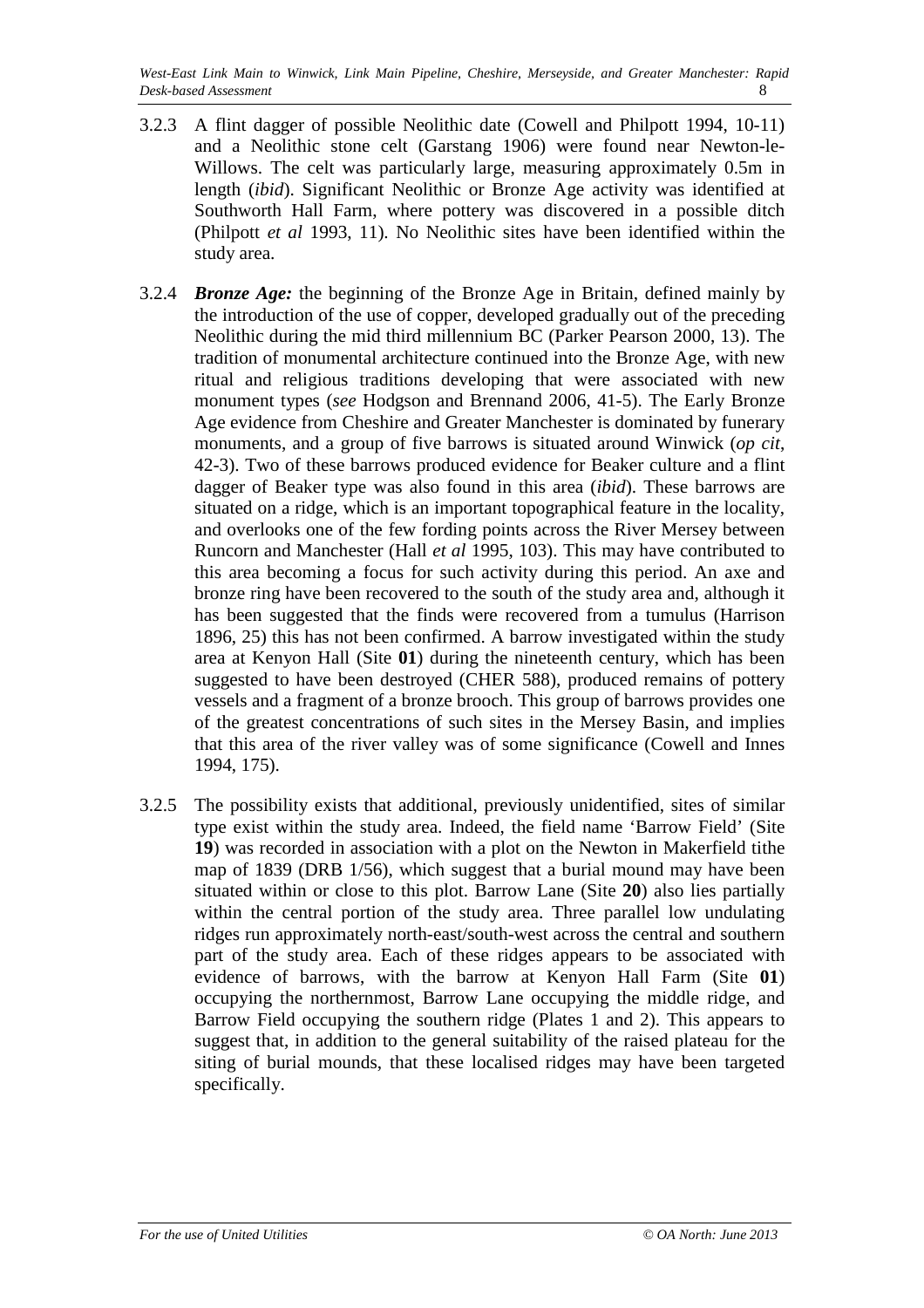

Plate 2: A view from the low ridge that Barrow Lane occupies, looking north-east towards the low ridge at Kenyon Hall Farm and the rising land beyond



Plate 3: A view from the low ridge that Barrow Lane occupies, looking south-west towards the low ridge in the vicinity of Oven Back Farm

3.2.6 The precise location of a barrow recorded within the north-west of Southworth township in 1911 (Farrer and Brownbill 1911, 166-8) is unclear. Cultivation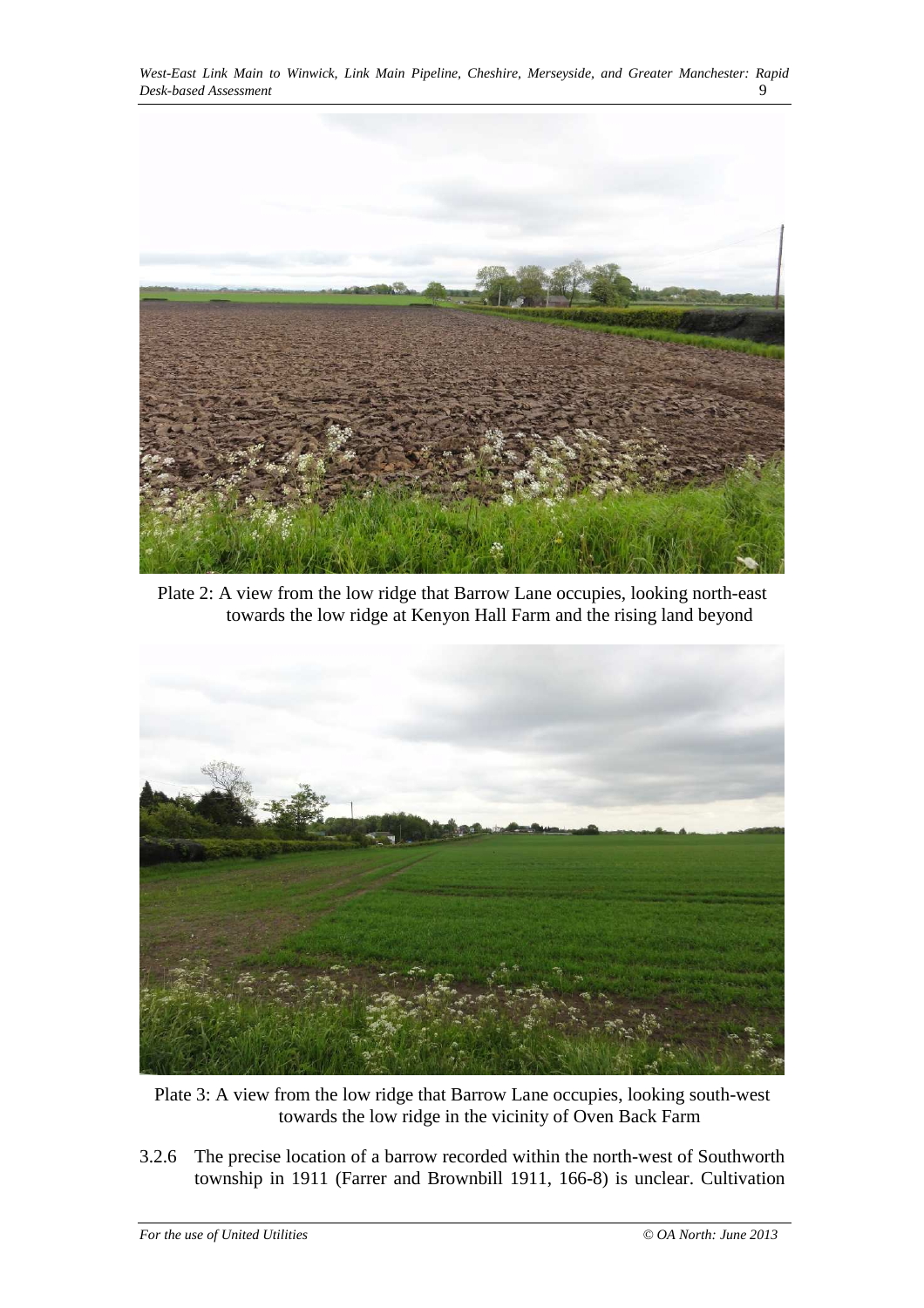has occurred within the area, which could have reduced the height of such earthworks and, in some cases, might have removed all traces above ground of such monuments. Portions of the A579 have also worn over considerable time to form slight hollow ways and might also have caused damage to the remains of such burial mounds along the route of the pipeline. There is, however, potential for the survival of sub-surface remains associated with such sites. A series of circular cropmarks (Site **17**) identified from current aerial photographs are of uncertain character and date, and could represent subsurface remains of ditches surrounding prehistoric burial mounds or houses.

- 3.2.7 Although Early Bronze Age occupation in the North West appears to have been associated with a degree of mobility, with settled farmsteads probably being a relatively small component of the landscape, more intensive land use appears to have occurred during the Late Bronze Age (Cowell 2000, 170). Parr Moss, approximately 6km to the west of the study area, provided pollen evidence of woodland clearance during the Early Bronze Age, with slightly increased clearance during the Late Bronze Age/Early Iron Age in association with cereal farming (*ibid*; Cowell and Innes 1994, 173-7). This demonstrates agricultural activity in the wider region during this period and metalwork of Late Bronze Age date has been found to the north of the study area (Cowell 2000, 170). Few settlement sites dating to the late Bronze Age have been identified in southern Lancashire and northern Cheshire, with the exception of early phases of defended hilltop enclosures, such as Beeston Castle, to the south of the Mersey. However, it is possible that some known lowland enclosed sites of Iron Age date may have had origins in the Bronze Age and a wooden plinth radio-carbon dated to 1000-800 cal BC (2720±50 BP; Beta - 117717) was found at a double-ditched enclosure at Brook House Farm, approximately 15km to the west (*ibid*, 170-1). A possible conjoined double enclosure (Site **18**) to the north-west of Kenyon Hall Farm could represent an agricultural or settlement site of prehistoric date. A circular feature was visible within the southernmost of these enclosures, which could represent the ring ditch of a roundhouse or burial mound.
- 3.2.8 The deliberate deposition of artefacts in wetlands in Lancashire, during both the Neolithic and Bronze Age, is strongly suggested by finds distributions favouring such environments (*eg* Barrowclough 2008, 150-75; Middleton 1996, 38; 45), and this might also explain the location some of the Cheshire wetland finds (Leah *et al* 1997, 151). Such practices of wetland deposition were not restricted to northern England and were part of a phenomenon that occurred throughout Britain and Ireland (Middleton 1996, 45; Waddell 2000, 47). The deposition of such valuable deposits might be understood in many ways, from the survival of non-organic remains that would have accompanied water-based body disposals, to sacrifices intended to appease or honour the gods, or the disposal of wealth in order to elevate the status of the person responsible for the deposition (Parker Pearson 2000, 117). The northern part of the study area lies adjacent to the remnants of Highfield Moss and there may be potential for the discovery of artefacts deposited within former watery contexts and for other forms of activity on the adjacent higher ground.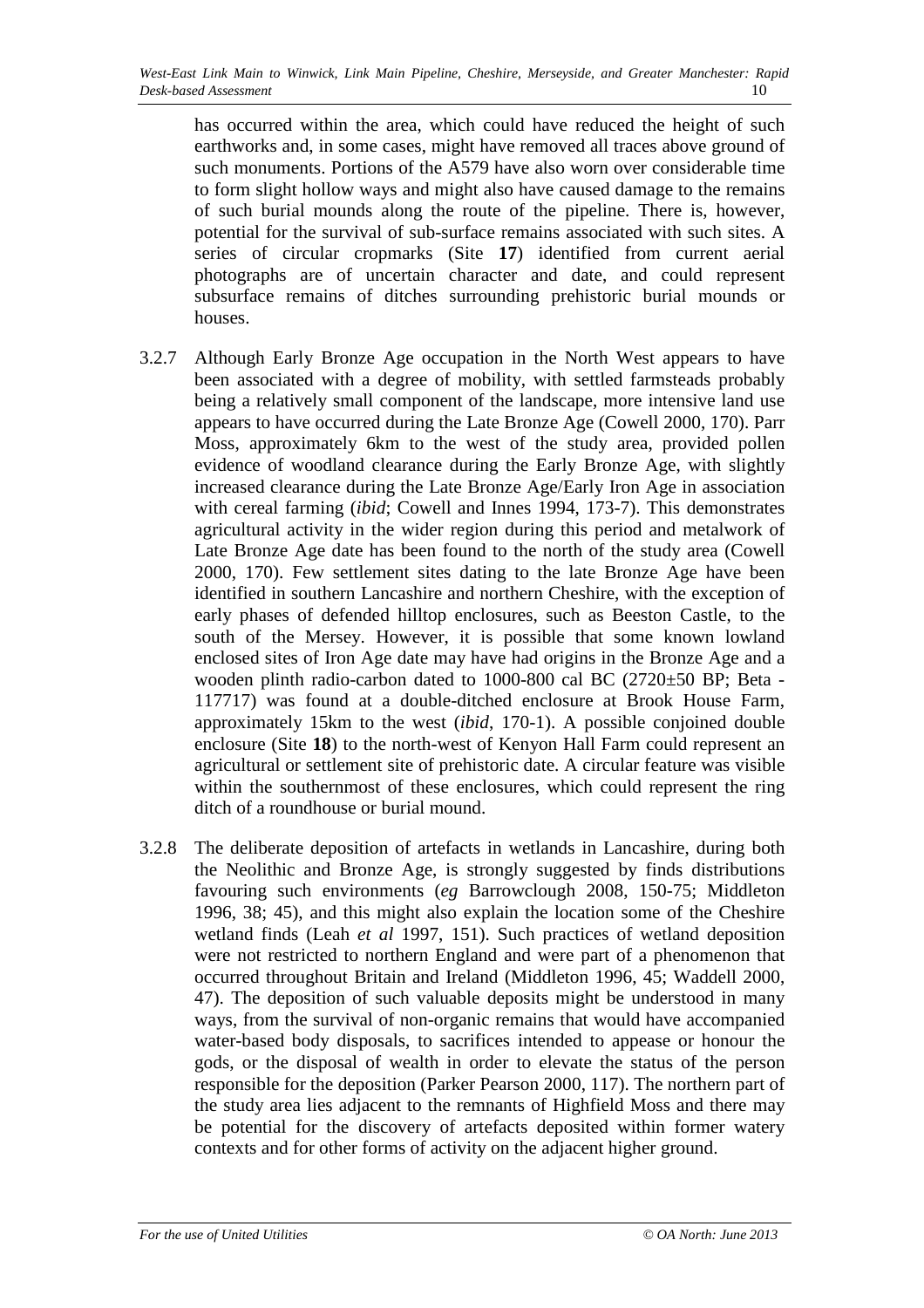- 3.2.9 *Iron Age:* the Iron Age is notoriously underrepresented in North West England (Hodgson and Brennand 2006, 51; Haselgrove 1996, 61). This is probably influenced as much by the poor survival of material of this date, the lack of a temporally distinct material culture, and the inherent difficulty of recognising potentially subtle regional site-types (Hodgson and Brennand 2006, 53; Cowell 2005, 75; Haselgrove 1996, 64) as it is by the often-quoted suggestion of a low population density (Haselgrove 1996, 64). Several types of Iron Age lowland settlement have been identified within North West England, including enclosed settlements with the provision of large-scale curvilinear double ditches, such as those at Brook House Farm, in Merseyside, to the west of the study area, and at Great Woolden Hall, in northern Cheshire (Cowell 2005, 75; Cowell 2000, 172-4).
- 3.2.10 The most numerous form of settlement identified within the Mersey basin is that of the single-ditched rectilinear enclosure, which has been conspicuous during aerial photographic surveys (Phillpot 2000, 183–4). Indeed, three curvilinear enclosures have been identified within 13km to the south of the study area. Although many such sites are generally considered to be of Romano-British date (*ibid*; Cowell 2000, 173), the paucity of material culture associated with the Iron Age in the region, in comparison with the occurrence of Romano-British artefacts, means that caution should be exercised when dating rural sites (Hodgson and Brennand 2006, 52; Philpott 2006, 73–4).
- 3.2.11 A series of circular cropmarks identified from aerial photographs (Site **17**) has the potential to represent features of Iron Age date. The features measure up to approximately 10m in diameter, which would be consistent with ring ditches associated with prehistoric or Romano-British roundhouses. Two possible conjoined sub-ovoid enclosures (Site **18**) visible as cropmarks on aerial photographs lie to the north-west of Kenyon Hall Farm and could represent settlement or agricultural activity during the Iron Age. A possible ring ditch lay within the southernmost enclosure.
- 3.2.12 The topographic location of the study area, close to the wetlands of Highfield Moss and crossing a palaeochannel to the west of Kenyon Hall Farm, is relevant when discussing the potential for remains of Iron Age date in the region. Human remains have been found in boglands and peat mosses at Lindow Moss, Pilling Moss, Red Moss, Bolton, and Worsley in the north-west of England (Turner and Briggs 1986, 148–9; Haselgrove 1996, 70). Not only do peat deposits aid the preservation of organic remains, but wetland places appear to have been venerated in the Iron Age, as they had been in earlier prehistoric periods, making boglands and mosses focal points for the ritual deposition of both artefacts (Ross 1996, 465) and human bodies (Ross 2004, 82–3). Although the body at Lindow Moss in Greater Manchester was of early Romano-British date, it appears to represent the continuity of indigenous British practices.

### **3.3 THE HISTORIC PERIODS**

3.3.1 *Romano-British:* within a relatively undeveloped area of approximately 30km<sup>2</sup> , 15km to the west of the study area, in the vicinity of Tarbock, 14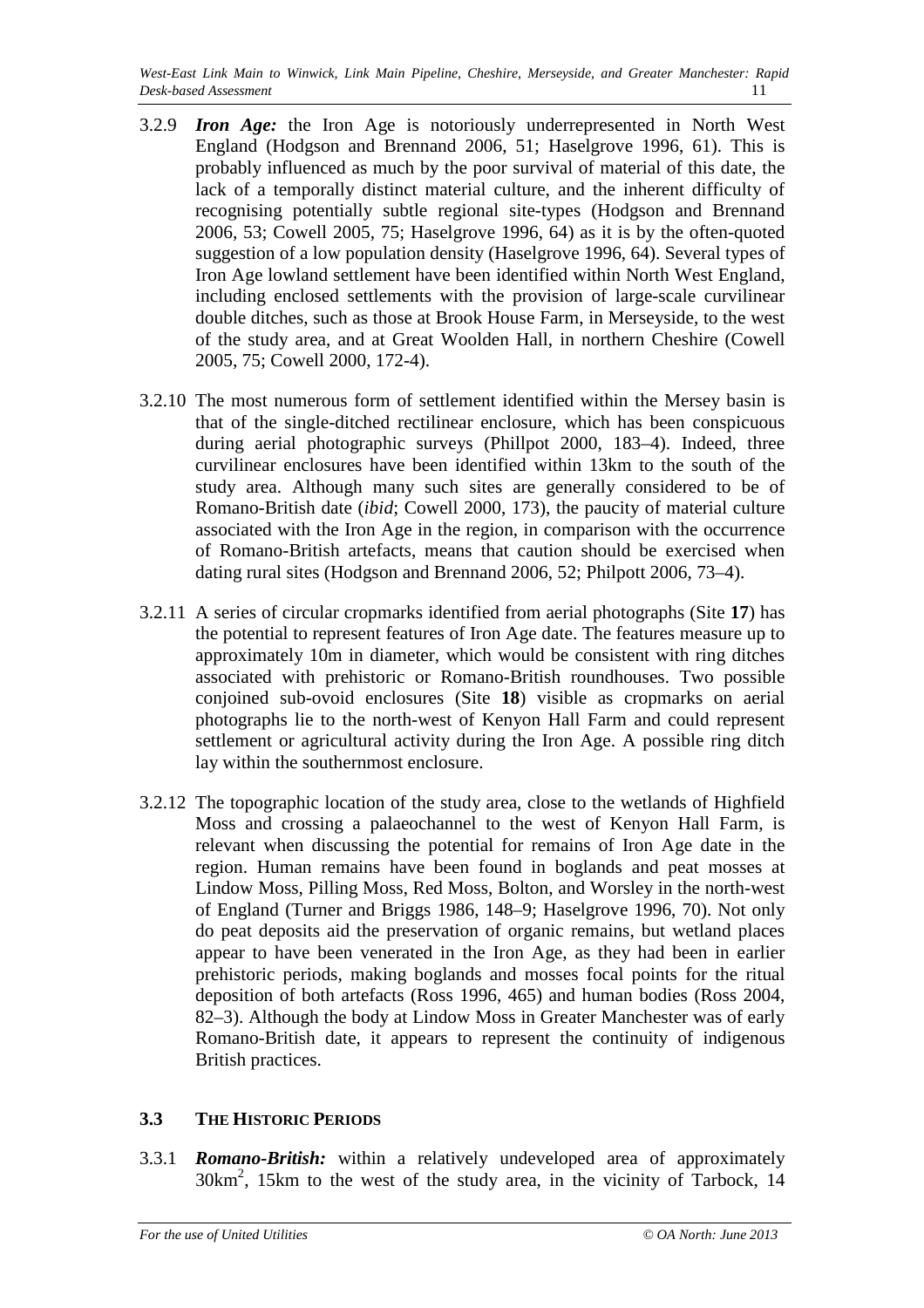certain or probable settlement sites of Romano-British date have been identified (Philpott 2000, 178), including numerous rectilinear enclosures (as described above, *3.2.10*). Settlements of this date have also been exposed in advance of road building at Brook House Farm, Halewood, where occupation continued from the preceding Iron Age, and at Ochre Brook and Brunt Boggart, Tarbock (Cowell and Philpott 2000).

- 3.3.2 In addition to sites revealed by aerial photography and topsoil stripping, clusters of surface-finds have also been demonstrated in some instances to indicate the presence of Romano-British settlements in the wider area. These include a large unenclosed settlement at Court Farm, in Halewood, and scatters of Roman pottery or metal-detected finds have been found at Oglet, Rainhill, Hale, and Halewood (Philpott 2000, 178–9; 182–3; 189). A lead figurine of Roman date depicting Mars was found at the southern end of the study area (Site **03**). This was a declared metal-detecting find and it is not known if it is associated with any other remains relating to activity during this period.
- 3.3.3 A Roman road running north/south between Warrington and Preston has been confirmed 1.5km to the south-west of the southern end of the study area, at Alder Root Farm (Margary 1973, 367; no 70b). A section was also excavated across the road just outside of Newton-le-Willows (Dunlop and Fairclough 1935, 107), with a further section being excavated in 1992 (Greater Manchester Archaeological Unit 1992). These revealed two parallel ditches delineating the road and the remains of a metalled surface (*ibid*). The possible ring gullies (Site **17**) and enclosures (Site **18**) identified from aerial photographs could date to the Romano-British period, as vernacular circular building styles continued in use into this period.
- 3.3.4 *Early medieval:* the early medieval period is not well-represented in the North West, and no sites of this date are known within the study area. Newton was recorded in the Domesday survey and it has been suggested that Makerfield, with which Newton was formerly associated, may have been referred to as *Maserfield* by both Bede and in the Anglo-Saxon Chronicle (Sephton 1913, 53; 180-1). Prior to the Conquest, Newton formed the head of a hundred that was assessed at five hides, with one of the hides being held by Edward the Confessor as a demesne (Farrer and Brownbill 1911, 132-7), which was an area that was worked directly for the benefit of the manor. The hundred of Newton was a large unit that included numerous manors, and appears to have included the townships of Newton, Kenyon, Southworth, Winwick-with-Hulme, and Houghton (*ibid*), within which the study area lies. The manor of Winwick has been described as pre-dating the Norman Conquest and, therefore, of being in existence during the early-medieval period, during which period it is suggested that the rector of Winwick was also the lord of the manor (Farrer and Brownbill 1911, 140-2). The much larger parish of Winwick was also described as being of ancient origin and primarily occupied by woodland, at the time of the Domesday survey (*op cit*, 122-32). It is possible that the boundaries of the historical townships of Newton, Kenyon, Southworth, Winwick-with-Hulme, and Houghton originated as the boundaries of the preceding ancient manors and, therefore, some, or all, of these boundaries may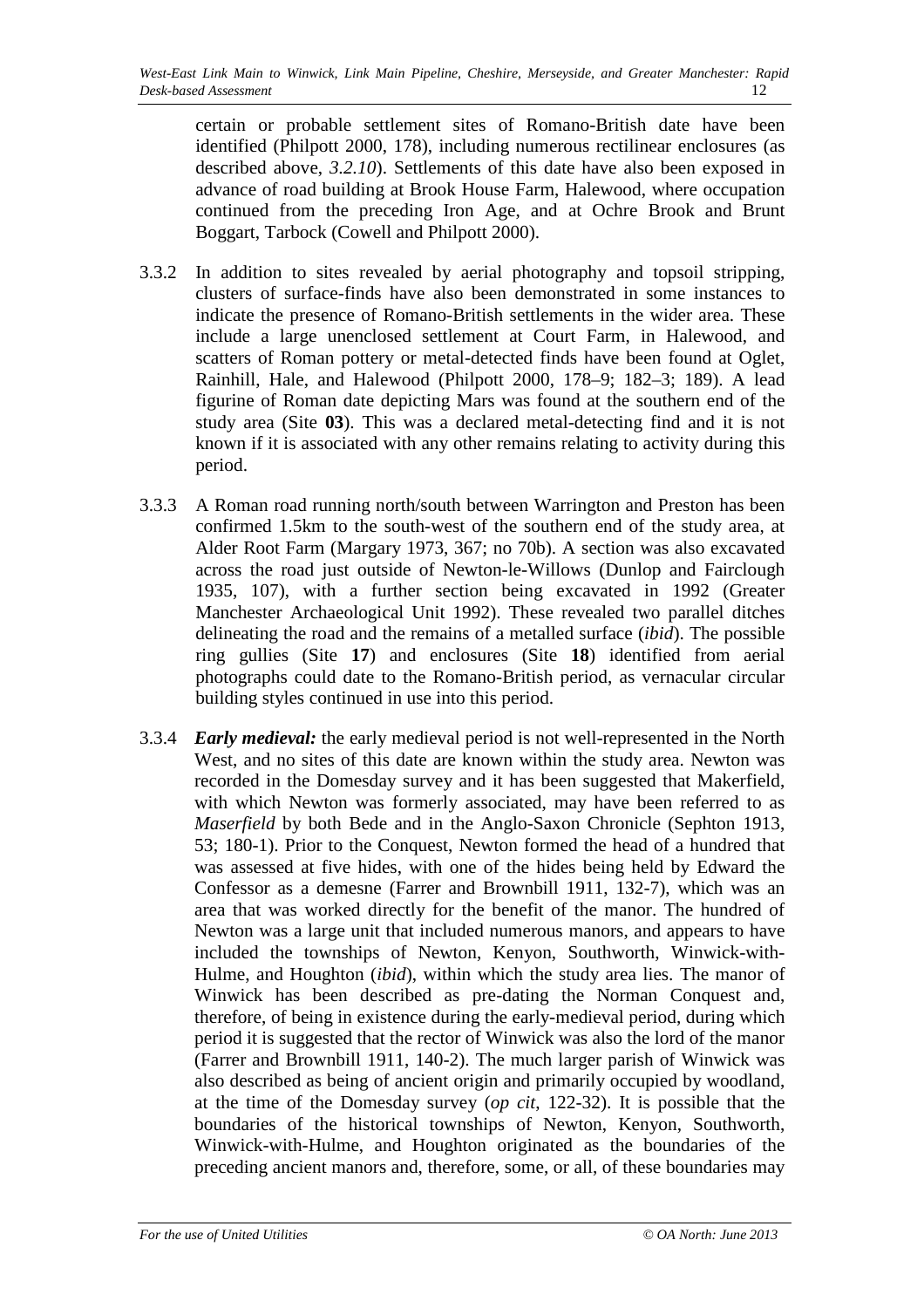have been established as early as the early medieval period. The portions of these boundaries that lie within the study area (Sites **8**-**12**) may, therefore, include fabric or deposits of archaeological interest.

- 3.3.5 Several place-names in the local area are suggestive of linguistic origins predating the Conquest, although the longevity of language and dialect should caution against the presumption that these provide definitive evidence for the date of establishment of these places. The place-name of Kenyon may preserve Old Welsh linguistic origins meaning 'Einon's mound' and could refer to a prehistoric barrow (Mills 1976, 101), many of which are known from the local area. Winwick appears to include the Old English personal name *Wine* or *Wineca* (Wyld and Oakes Hirst 1911, 268; Sephton 1913, 204-5), Croft derives from the Old English word for a small enclosed field (Wyld and Oakes Hirst 1911, 313), and the *tun* element of Newton derives from the Old English for an enclosed piece of land around a dwelling, hamlet, or manor (*op cit*, 389). The first element of Houghton also appears to be of Old English derivation, with *hoh* meaning a heel of land (Sephton 1913, 175). These placenames all suggest Anglo-Saxon influence within the local area.
- 3.3.6 A burial ground located within 1km of the study area, at Southworth Hall Farm, provides evidence of early medieval activity (Freke and Thacker 1987) and supports the likelihood of Anglo-Saxon activity in the local area. The cemetery is difficult to date, and at least three phases of use having been identified (*ibid*). However, it may have been in use during the late Roman period, with the majority of the site interpreted as being of the middle Saxon period, and remaining in use until the eleventh century (Cowell 1992, 9). There is also possible evidence for a small chapel; its location being identified by an area within the cemetery in which no graves were found (*ibid*).
- 3.3.7 Further evidence of early medieval activity within the wider area is provided by the Scheduled Monument of St Oswald's Well (SM 30378), 500m to the west of the study area. This monument consists of a stone well that is supposedly situated at the place where St Oswald was killed at the Battle of Maserfelth in AD 642. Local legend places the site of this battle at Winwick, although most historians consider that the actual site of the battle was at Oswestry, near the border with Wales (Carter 1971, 23). The Venerable Bede also wrote about the healing properties associated with St Oswald's well (Lane 1914, 40).
- 3.3.8 *Medieval period:* following the Norman Conquest, the fee of Makerfield was formed, which comprised a similar area to the previous hundred of Newton and comprised numerous manors, including Newton, Kenyon, Southworth, Winwick-with-Hulme, and Houghton (Farrer and Brownbill 1911, 132-7). Southworth was held by the de Croft family prior to 1219 and at around this time Gilbert de Croft took the surname of Southworth and established the Southworth family, who held the manor from the lords of Makerfield (*op cit*, 68-70). The Southworth family held a small portion of Winwick directly of the lord of Makerfield and also acquired the larger portion of the manor of Houghton (*op cit*, 140-2; 166-8). Kenyon originally formed part of the larger manor of Lowton, but was divided and rented as a separate vill during the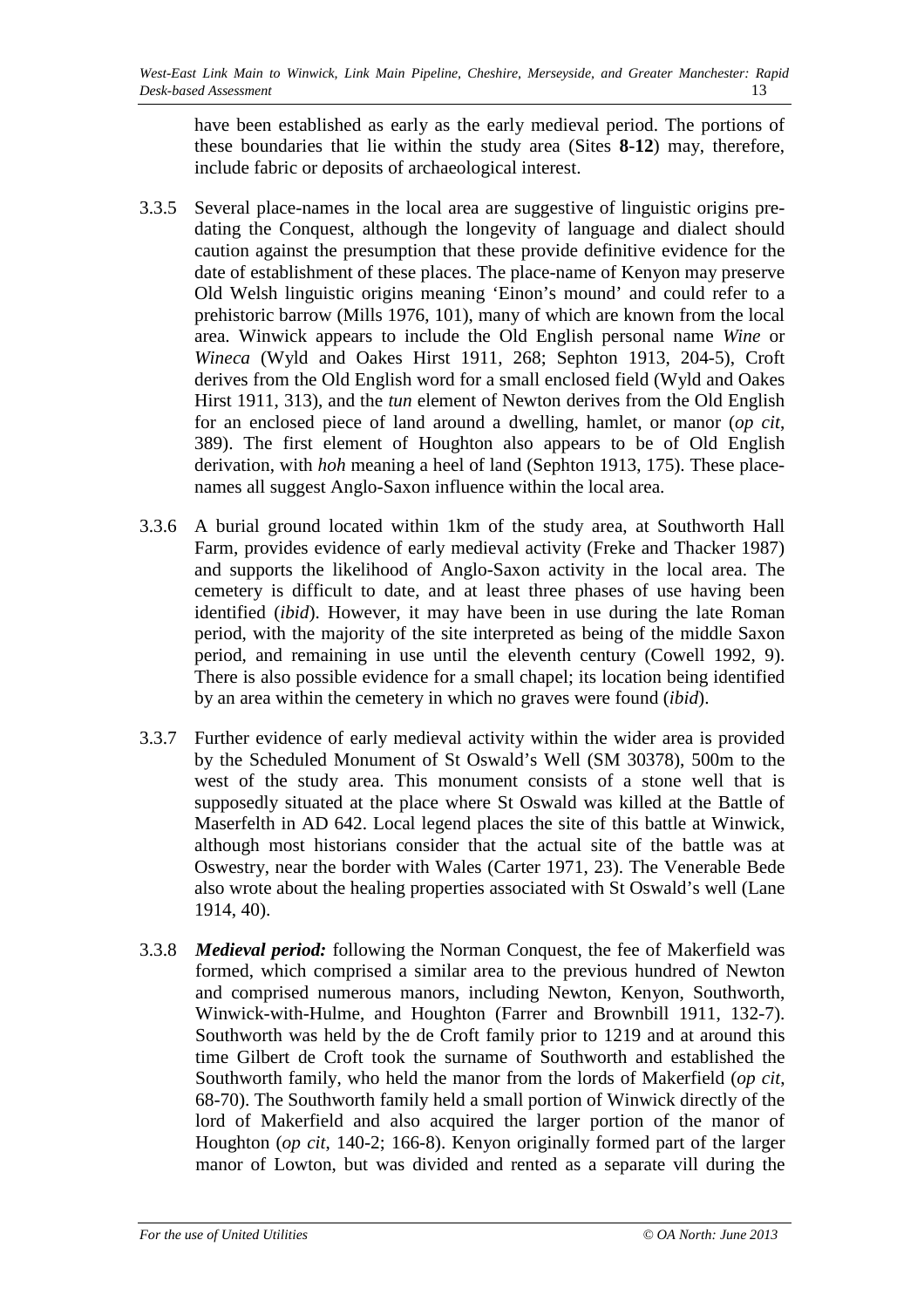reign of Henry III, in the thirteenth century (*op cit*, 154-5). By 1346, Newton was held directly by Sir Robert de Langton, whereas the other manors were held by fealty (*op cit*, 132-7).

- 3.3.9 Some, or all, of the boundaries of the historical townships of Newton, Kenyon, Southworth, Winwick-with-Hulme, and Houghton are likely to have originated as the boundaries of the preceding ancient manors. The portions of these boundaries that lie within the study area (Sites **8**-**12**) may, therefore, include fabric or deposits of archaeological interest of medieval date.
- 3.3.10 Although the study area occupies parts of five medieval manors, the pipeline does not run close to the known settlement centres associated with these townships. The land within the parish of Winwick, which included all of these townships, was recorded as being primarily woodland in 1086 (*op cit*, 122-32) and it appears likely that the study area occupied agricultural areas associated with dispersed farmsteads, rather than nucleated settlements. The study area lay at the fringes of these manors and appears to occupy land that lay beyond the extents of the parklands associated with the manorial halls. Newton Park was established to the west of the study area by 1322 (Philpott 1987, 15) and was depicted on Saxton's map of 1577. The sub-ovoid shape of this park is preserved in the line of roads and tracks, and in place-names, on the OS mapping of 1849 and lay beyond the extent of the study area. A park also appears to have lain to the east of Kenyon Hall, and is visible as a sub-ovoid space delineated by roads and field boundaries on the OS mapping of 1849. This was not depicted on Saxton's map of 1577, or on Speed's map of 1610 or later mapping (Yates 1786, Greenwood 1818) and, therefore, appears likely to have been established during the medieval period and to have become disused by 1577. This park also lay beyond the extents of the study area.
- 3.3.11 The only recorded site of medieval date within the study area is the site of a windmill and watermill (Site **02**) to the west of Kenyon Hall. It has been suggested (Hall *et al* 1995, 103) that the windmill had reused the site of a Bronze Age Barrow (Site **01**). Although the purported site of a watermill lies to the west of Kenyon Hall Farm, no waterways were shown in this area on any of the OS maps, or on those by Yates in 1786, Greenwood in 1818, or Hennet in 1829, and no streams currently run through this area. A small stream does, however, run eastwards from the north of Kenyon Hall, draining into Cockshot Brook and it is possible that the watermill was situated on a forerunner of this water course. Indeed, current aerial photographs (Plate 6) show what appears to be a very large palaeochannel extending the course of this small stream to the west, towards Highfield Moss, and it is possible that this channel was active during the medieval period.
- 3.3.12 *Post-medieval and Industrial periods:* the historic Ordnance Survey mapping (OS 1849) shows that the study area maintained a rural character during the post-medieval and Industrial periods; occupying fields and roads close to the boundaries of the five townships of Winwick with Hulme; Houghton, Middleton, and Arbury; Southworth with Croft; Newton in Makerfield; and Kenyon. These townships lay within the parish of Winwick and within the historic county of Lancashire. The study area lay to the north of urban area of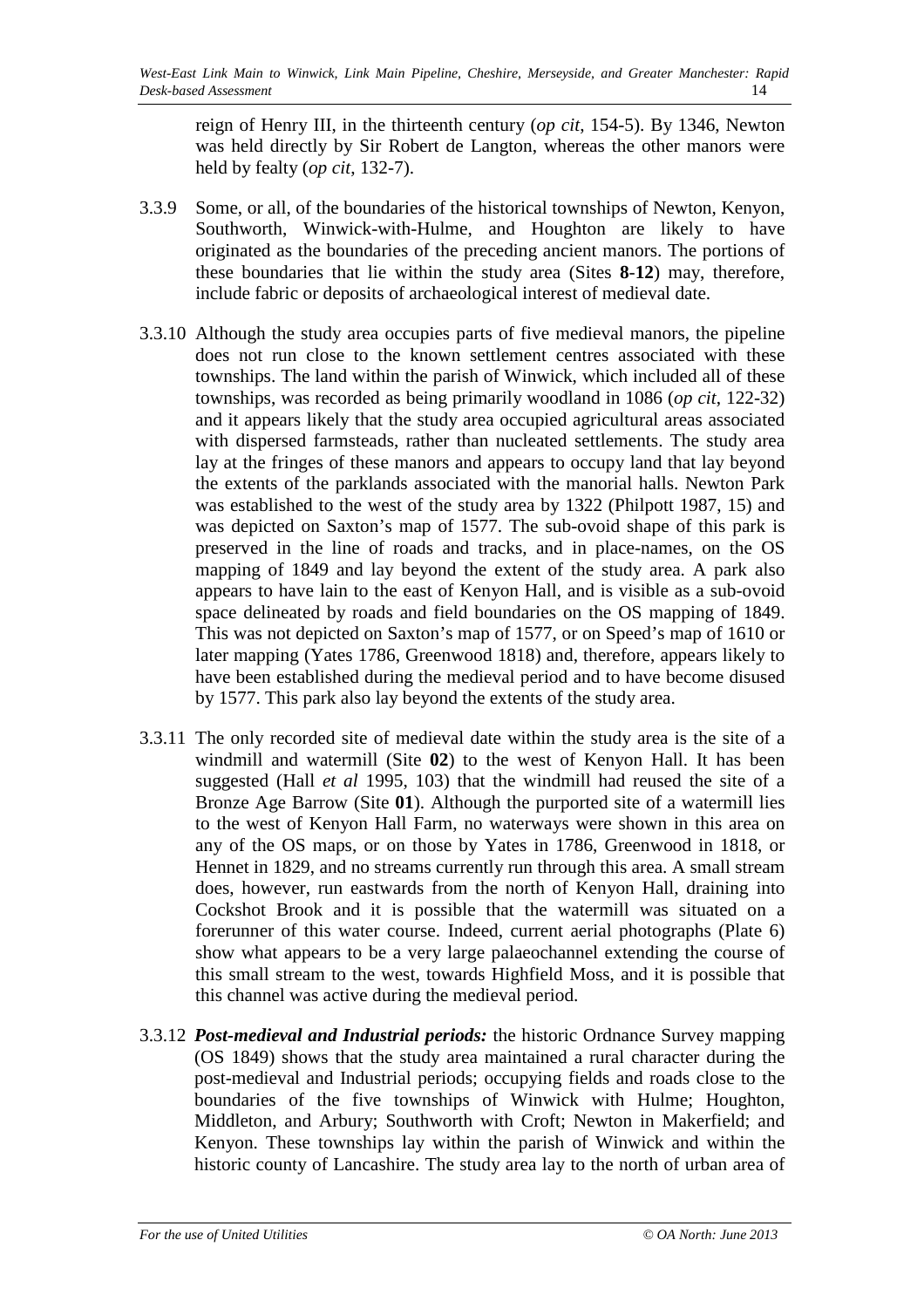Winwick and to the south of the settlement at Lowton. Two Civil War battles took place in Winwick. In 1643, Colonel Assheton defeated the Royalist forces and, in 1648, Cromwell defeated the Duke of Hamilton and his Scottish force (Farrer and Brownbill 1911, 140-2). The latter battle took place at Red Bank, to the west of the study area, and Gallows Croft is reputedly where many of the prisoners captured were hanged (*ibid*).

3.3.13 One of the most conspicuous features within the study area is the A579 (Winwick Lane), along which the central portion of the proposed pipeline runs. This road was depicted as early as Yates' map of 1786, although the route of the road to the north of Kenyon Farm changed slightly between 1891- 3 and 1907 (OS 1891-3; OS 1907). This is clearly an early road and indications that parts of the road run along a hollow way formed by erosion from traffic, such as an area to the south of Kenyon Hall Farm (Plate 4), suggest that it may have originated during the early post-medieval period, or even earlier.



Plate 4: A view of Winwick Road, looking north-west, showing the sunken character of the eroded hollow way to the south of Kenyon Hall Farm

- 3.3.14 The Manchester and Liverpool railway runs across the northern portion of the study area, through Highfield Moss, and opened in 1830 as the earliest passenger railway in the world (Thomas 1980). This portion of the railway gained additional significance during the inaugural journeys of the opening day, when William Huskisson, the Member of Parliament for Liverpool, was killed by Stephenson's Rocket whilst the train that he was travelling on had stopped at Parkside and he was standing on the tracks speaking to the Duke of Wellington (Rolt 1960).
- 3.3.15 Several post-medieval or industrial cottages and farms lie within the study area, including Locking Stoop Farm (Site **07**), elements of which date to the seventeenth century. Kenyon Hall appears to have been remodelled between 1839 and 1849, as different building layouts were depicted on the Kenyon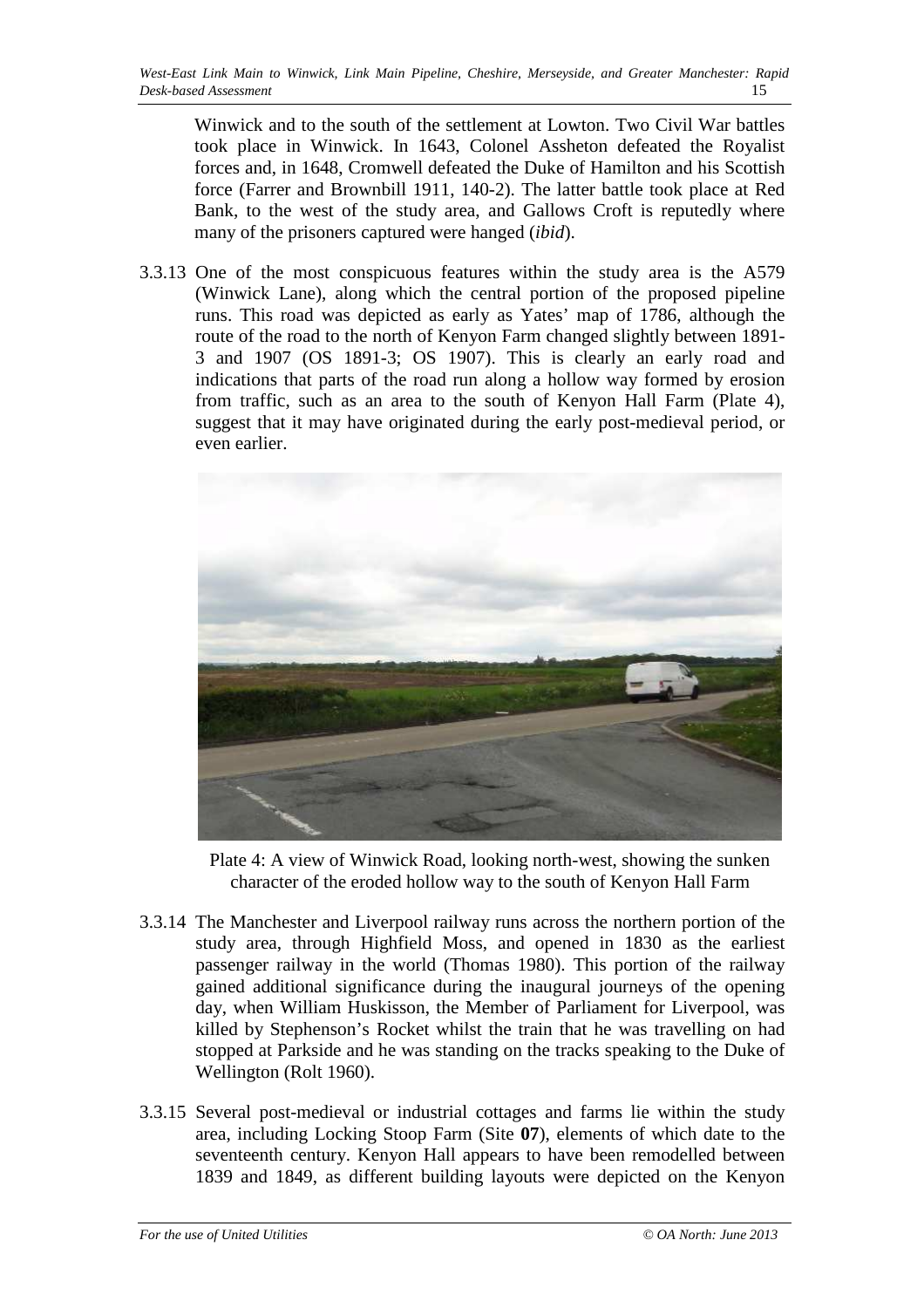tithe map and OS mapping, respectively. The main ranges depicted on the OS mapping of 1849 may have incorporated elements of the earlier buildings and currently remain standing. However, only the wall, gates, and gate piers (Site **04**) at the front of Kenyon Hall are recorded in the Cheshire HER and these are listed as Grade I structures (no 1356218). The walls and gate piers date to the early eighteenth century, and the gates date to the nineteenth century. Rough Cottage Kennels (Site **06**) was depicted on the Newton tithe map of 1839 and is included within the Merseyside HER.

- 3.3.16 The tithe maps recorded an intensive network of small geometric fields across the whole of the study area during the mid-nineteenth century. At this time, although most of the study area was owned by 13 individuals, the land was sub-divided into 23 tenancies, in addition to plots of land occupied by the owners. These relatively high numbers of land owners and tenants, within the narrow corridor of the study area may partly explain why the fields have been divided into such numerous small plots. An estate plan of Newton in Makerfield produced in 1745 (Yoxall 1745) showed that many of the geometric sub-divisions within this portion of the study area had been present from at least as early as the mid-eighteenth century. This area of field boundaries has been recognised from aerial photos and is recorded within the Merseyside HER (Site **05**). Between 1849 and 1893 (OS 1849; OS 1893) the field boundaries began to diminish as the smaller fields were consolidated into larger plots and the removal of field boundaries continued into the first decade of the twentieth century (OS 1907). This was probably the result of increased agricultural mechanisation, which would have allowed large areas to be cultivated more quickly, with patterns of small fields hindering this swifter rate of cultivation.
- 3.3.17 By 1911, coal mines and factories had been established at Winwick (*op cit*, 122-32), modifying the rural character of the town and the nature of employment opportunities for residents of the local area. The study area remained conspicuously rural in character, lying within a landscape of dispersed farmsteads and field systems. However, indications of industry within the farmland are evident from at least as early as the mid-nineteenth century. The OS mapping of 1849 named a series of pits at the western side of the northern part of the study area as 'Moss Pits', and a second group of pits to the eastern side of the northern part of Winwick Road as 'Black Pits' (Site **13**). It is unclear exactly what type of extraction was undertaken at these pits, although the name 'Black Pits' could indicate coal mining. The Kenyon tithe map of 1839 named two of the fields in the vicinity of Black Pits as 'Gin Field' (Site **14**) and 'Pit Field' (Site **13**). This suggests that extraction was being undertaken prior to 1839 and the 'gin' field name is likely to refer to a mechanism was powered by horses pulling poles that turned a central barrel. The power generated from such a gin could be used for many purposes, but was often used as a means of bringing mined coal to the surface (*eg* Neaverson and Palmer 1994, 51). A field named 'Lower Pit Field' (Site **15**) was named on the Southworth tithe map of 1837.
- 3.3.18 Several pumps were named on historic OS mapping (OS 1849), including at Barrow Lane, Old Oven Back, and Kenyon Hall. These may have been used to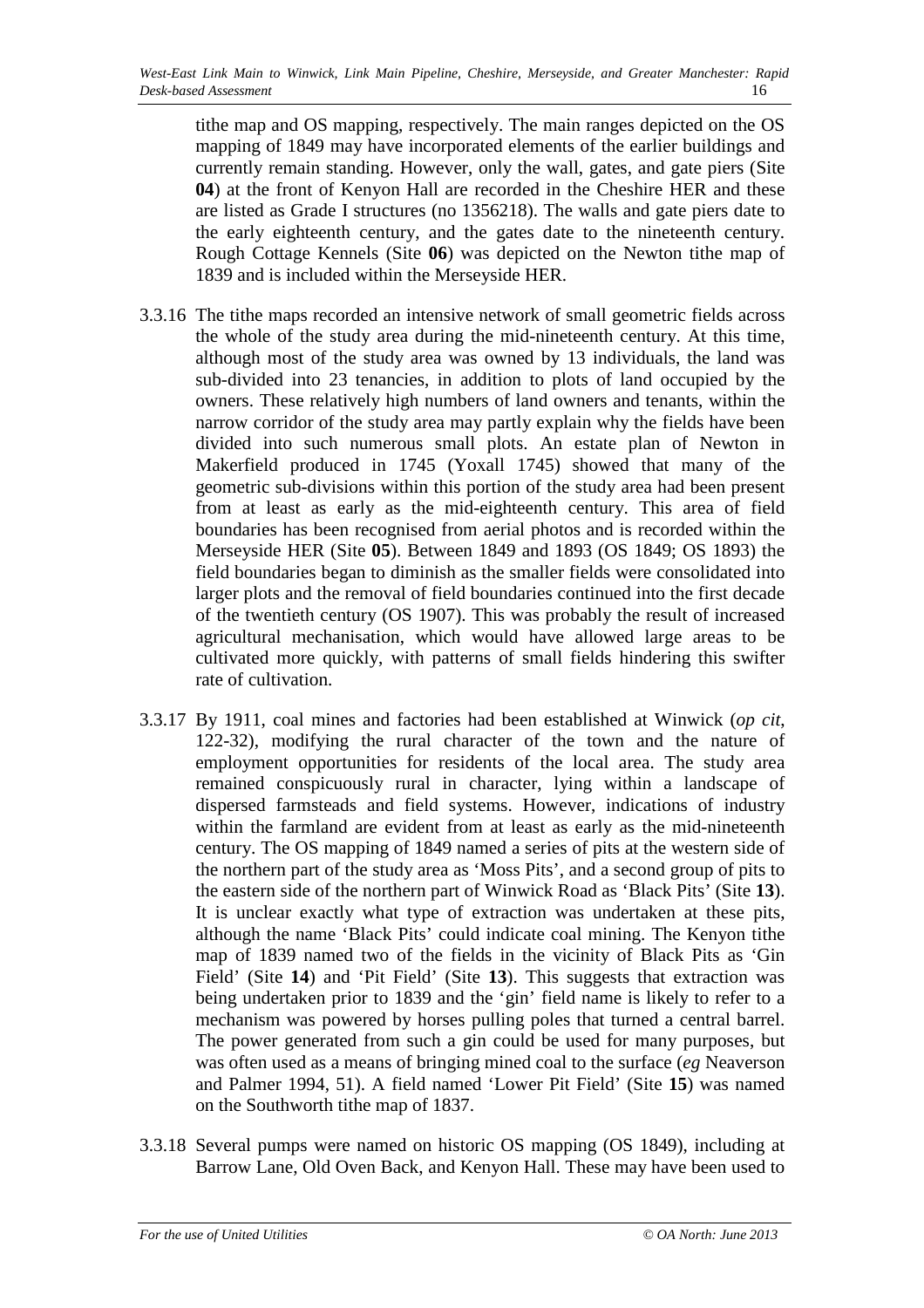help drain the fields and the presence of Highfield Moss at the northern end of the study area, and other 'moss' place-names in the surrounding area attests to the, formerly more extensive, wet character of this area. Many of these pumps were situated on the higher ridges, away from the areas that might be likely to be prone to waterlogging. It is likely that these were used to drain the fields for agriculture, although there may have been a connection between the draining of Highfield Moss and the construction of the Liverpool and Manchester railway.

- 3.3.19 In addition to possible coal extraction, several sand pits were also shown on the OS mapping of 1849. Although the presence of sand pits allows us to understand an aspect of the land use in the local area, these pits are unlikely to be associated with any structural remains or to provide additional useful information that is not provided by historic mapping and have not, therefore, been given site numbers as heritage assets. A possible site of stone extraction was recorded in the field name 'Stone Pit Field' (Site **16**) on the Newton tithe map of 1839.
- 3.3.20 *Modern period:* although the urban areas associated with Golborne and Winwick have expanded and developed considerably since the nineteenth century, there has been very little development within the confines of the study area. The most conspicuous change within this area was the establishment of the M6 across the southern portion of the study area by 1962-5 (OS 1962-5). The removal of field boundaries continued during the early twentieth century and, by 1929, the pattern of fields had changed dramatically from numerous small fields to far fewer, and much larger, plots.
- 3.3.21 The twentieth-century administrative history of the study area is quite complex. Although formerly within the historic county of Lancashire, the study area is now split between several boroughs and counties. The urban district of Newton in Makerfield later became Newton le Willows, which was merged into St Helens Metropolitan Borough in 1974, and is part of the ceremonial county of Merseyside. Kenyon was subsumed into the urban district of Golborne in 1933 and the part that the study area occupies became part of the Metropolitan Borough of Wigan, and the Metropolitan County of Greater Manchester, in 1974. Winwick is a civil parish in the Borough of Warrington, which was formed in 1974 and lies within the ceremonial county of Cheshire, which was also established in 1974 (University of Portsmouth 2009).

### **3.4 MAP REGRESSION**

3.4.1 *Introduction:* numerous maps were consulted, spanning 1577 to the present day, most of which depicted little change in the landscape of the study area and immediate environs from the character and appearance of the area in the present day. In order to avoid repetition, a selection of the most relevant sources examined is described below. Relevant details from other map sources have been incorporated within the historic background section (*above*).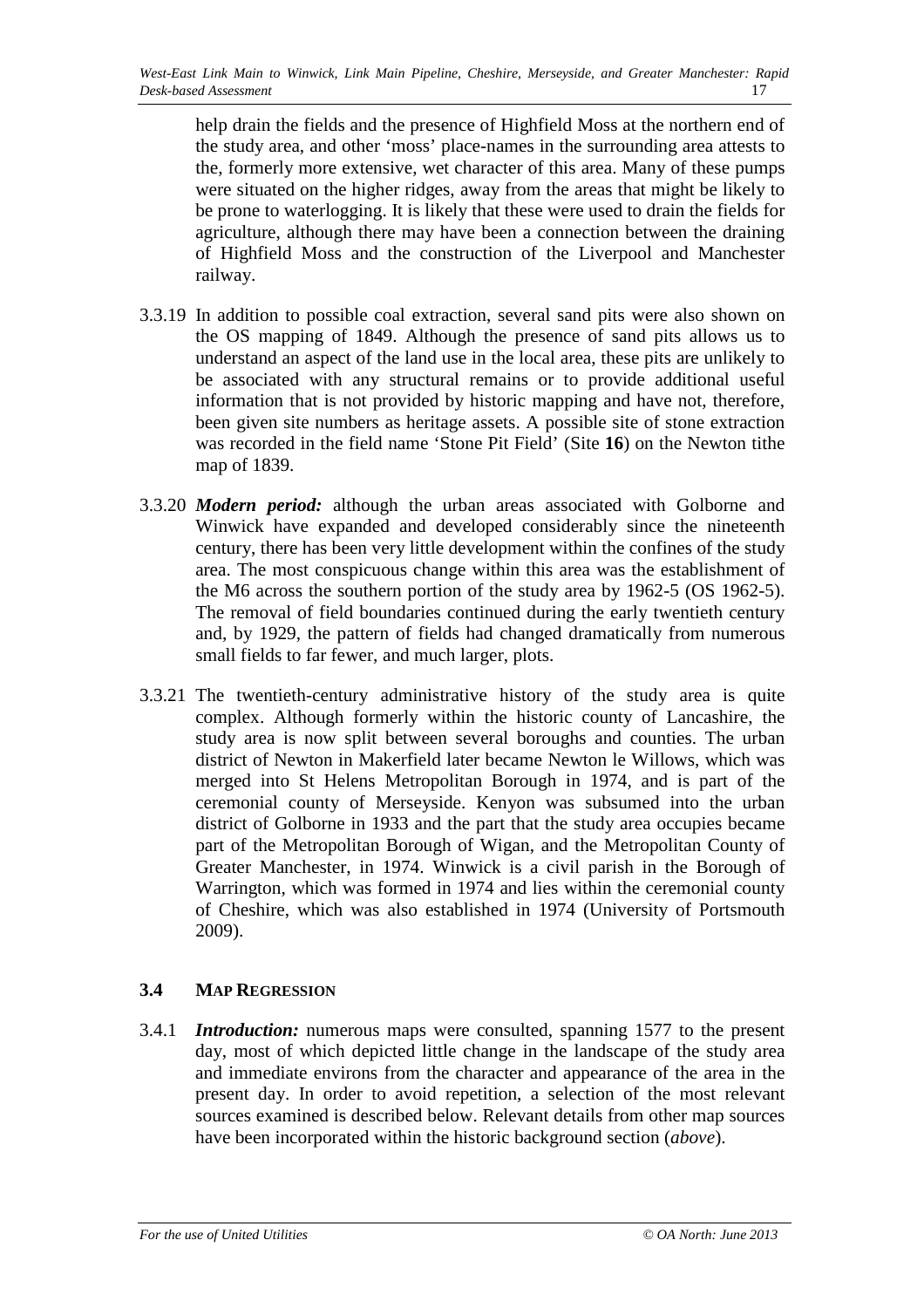- 3.4.2 *Tithe maps of Kenyon (1839; DRB 1/42), Southworth with Croft (1837; DRB 1/75), Newton in Makerfield (1839; DRB 1/56), Houghton, Middleton, and Arbury (1840; DRB 1/38), and Winwick (1838; DRB 1/90) (Figs 3 and 4):* the tithe maps presented the earliest detailed depiction of the study area and showed an area that was primarily agricultural, with dispersed cottages and farmsteads scattered throughout networks of field systems that had been sub-divided into numerous small geometric plots. The accompanying tithe schedules recorded a variety of agricultural land use that included the use of the fields for pasture, meadow, clover, wheat, oats, and potatoes. An indication of the presence of one or more burial mounds was provided by the field name 'Barrow Field' (Site **19**) in Newton. Extraction of marl, which was used as fertiliser, was indicated by the name 'Marl Field', in Newton, and other extraction is suggested by the names 'Pit Field' (Site **13**), in Kenyon, and 'Lower Pit Field' (Site **15**), in Southworth. A field named 'Gin Field' (Site **14**) lay adjacent to 'Pit Field' and this may indicate the former presence of an industrial mechanism, possibly in association with coal extraction. A field called 'Stone Pit Field' (Site **16**), in Newton, may have recorded stone extraction in the area.
- 3.4.3 *OS First Edition map of 1849 at 6" to 1 mile (Fig 5):* this map depicted an agricultural landscape of field systems and dispersed farmsteads very similar to that shown on the tithe mapping. An area of pits at the north-east of the study area was named as 'Black Pits' (Site **13**), and two pumps were shown along Barrow Lane, and pumps were also shown at Old Oven Back Farm and Kenyon Hall. Winwick Lane (A579) was named as Back Lane.
- 3.4.4 *OS First Edition map of 1891-3 at 25" to 1 mile (Fig 6):* this mapping presented a similar depiction of the previous OS map, but with a higher degree of detail. Some changes were, however, evident and by the time of the production of this map the Winwick Water Works had been established at the southern end of the study area. The dense patchwork of numerous small fields had begun to be consolidated into fewer and large fields by this date, although many of the smaller fields remained. The pumps shown on the map of 1849 were not depicted on this map.
- 3.4.5 *OS Second Edition map of 1907 at 25" to 1 mile (Fig 7):* the consolidation of fields had continued in the years since the mapping of 1891-3 had been surveyed, with previously enlarged fields being subject to further boundary removal in order to form even larger plots. By this date, the course of Back Lane (Winwick Lane; A579) had been straightened at the point that it passes Kenyon Hall, in order to remove the severe dog-leg that had been depicted in this area on the earlier mapping.

### **3.5 AERIAL PHOTOGRAPH INSPECTION**

3.5.1 Aerial photographs were consulted in order to examine the area for indications of previously unrecorded features, such as earthworks, and sub-surface remains that might be visible as crop marks.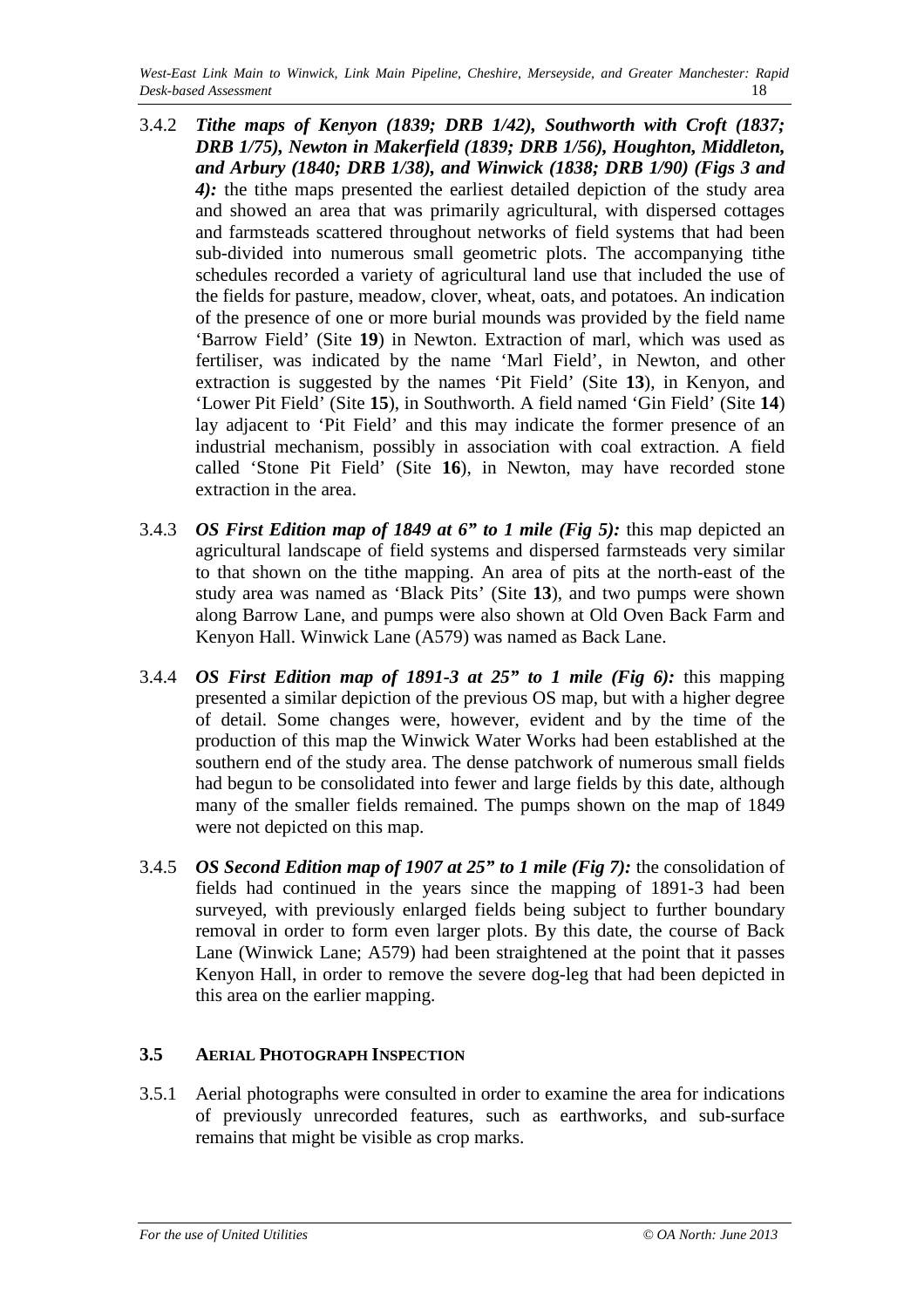3.5.2 *Current vertical colour aerial photographs:* current aerial photographs available through Bing mapping were examined. These indicated a series of numerous circular anomalies (Site **17**) within a field at the northern end of the study area, through which the pipeline will pass (Plate 5). The character and date of these anomalies is unclear, although they were not seen to continue into the adjacent fields, which were in different states of cultivation and vegetation. This could suggest that the anomalies are cropmarks that relate to sub-surface features and that the specific conditions associated with the field at the time that the photograph was taken were conducive to their visibility. The circular features measure up to approximately 10m in diameter, which would be consistent with ring ditches associated with prehistoric or Romano-British roundhouses, or possibly with ditches surrounding burial mounds. A barrow excavated near Kenyon Hall Farm (Site **01**) was approximately 10m wide and surrounded by a ditch (Hall *et al* 1995, 103).



Plate 5: A series of circular cropmarks at the northern end of the pipeline route

3.5.3 A second cropmark was identified to the north of Kenyon Hall Farm (Site **18**; Plate 6). This cropmark looks like a pair of sub-ovoid ditched enclosures joined by a narrow ditched passage. This could be of prehistoric date and the presence of burial mounds in the near vicinity (*eg* Site **01**) demonstrates that there was activity in this area during the Bronze Age. This cropmark appears to lie immediately to the north of a large palaeochannel, or ancient river. It is unclear at what date this water course channel ceased to follow the palaeochannel through this area, although a stream flowing eastwards from Kenyon Hall Farm is likely to represent its diminished flow in the current landscape. This channel is of potential significance due to records of a medieval water mill at Kenyon Hall (Site **05**).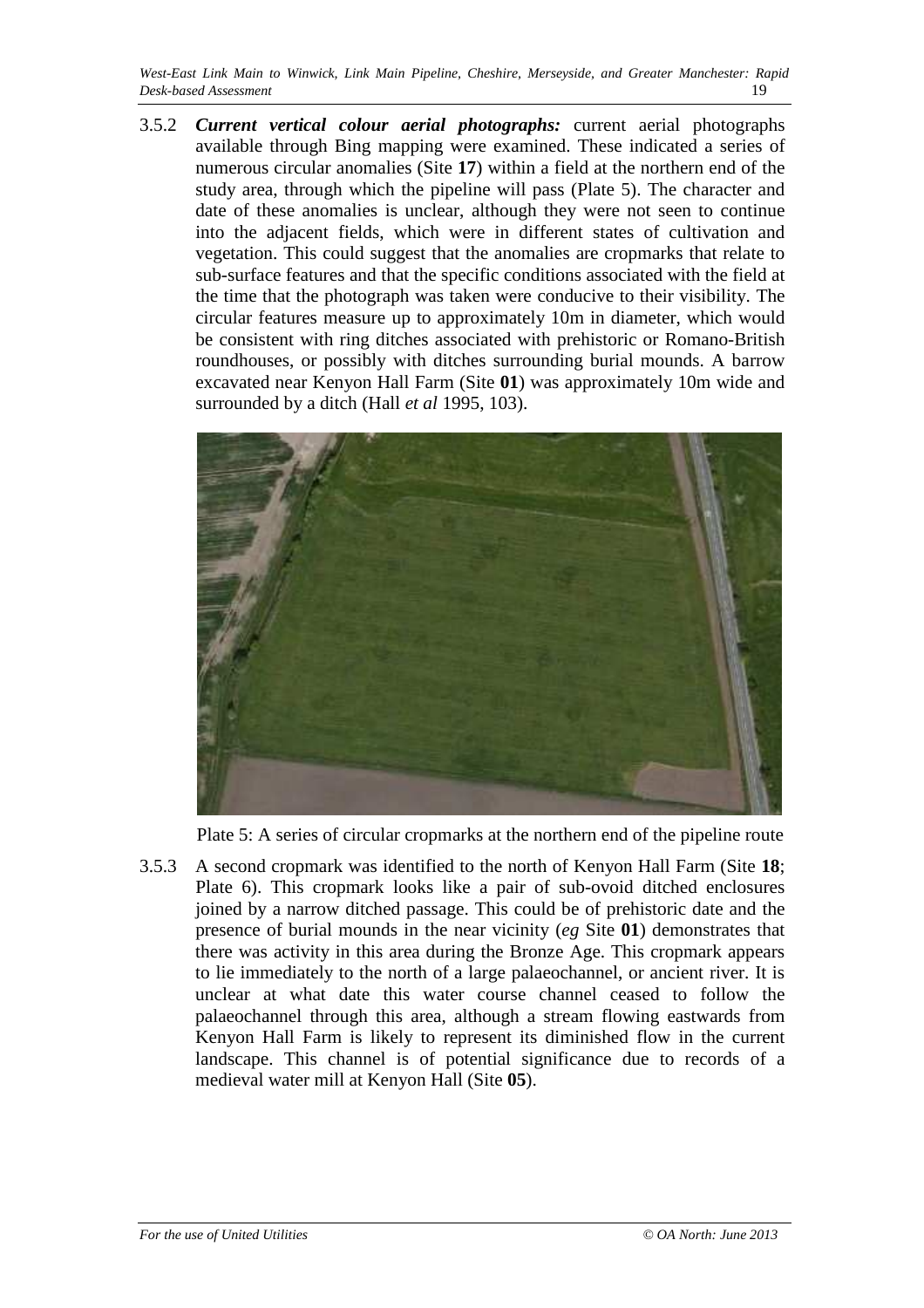

Plate 6: An aerial photograph showing a cropmark, possibly representing a double enclosure (Site **19**), lying to the north of a large palaeochannel.

3.5.4 A faint pair of circular features were visible to the north-west of the western end of Sandy Brow Lane (Plate 7). These lie in the approximate location of a barrow (Site **01**) and medieval windmill (Site **02**) recorded in the Cheshire HER and appear likely to represent these sites, or closely associated features. The easternmost of the circular features measures approximately 10m in diameter, which is the size that the barrow measured when excavated (Hall *et al* 1995, 103).



Plate 7: Two circular features to the north-west of Sandy Brow Lane that may represent the Bronze Age Barrow (Site **01**) and medieval windmill (Site **02**)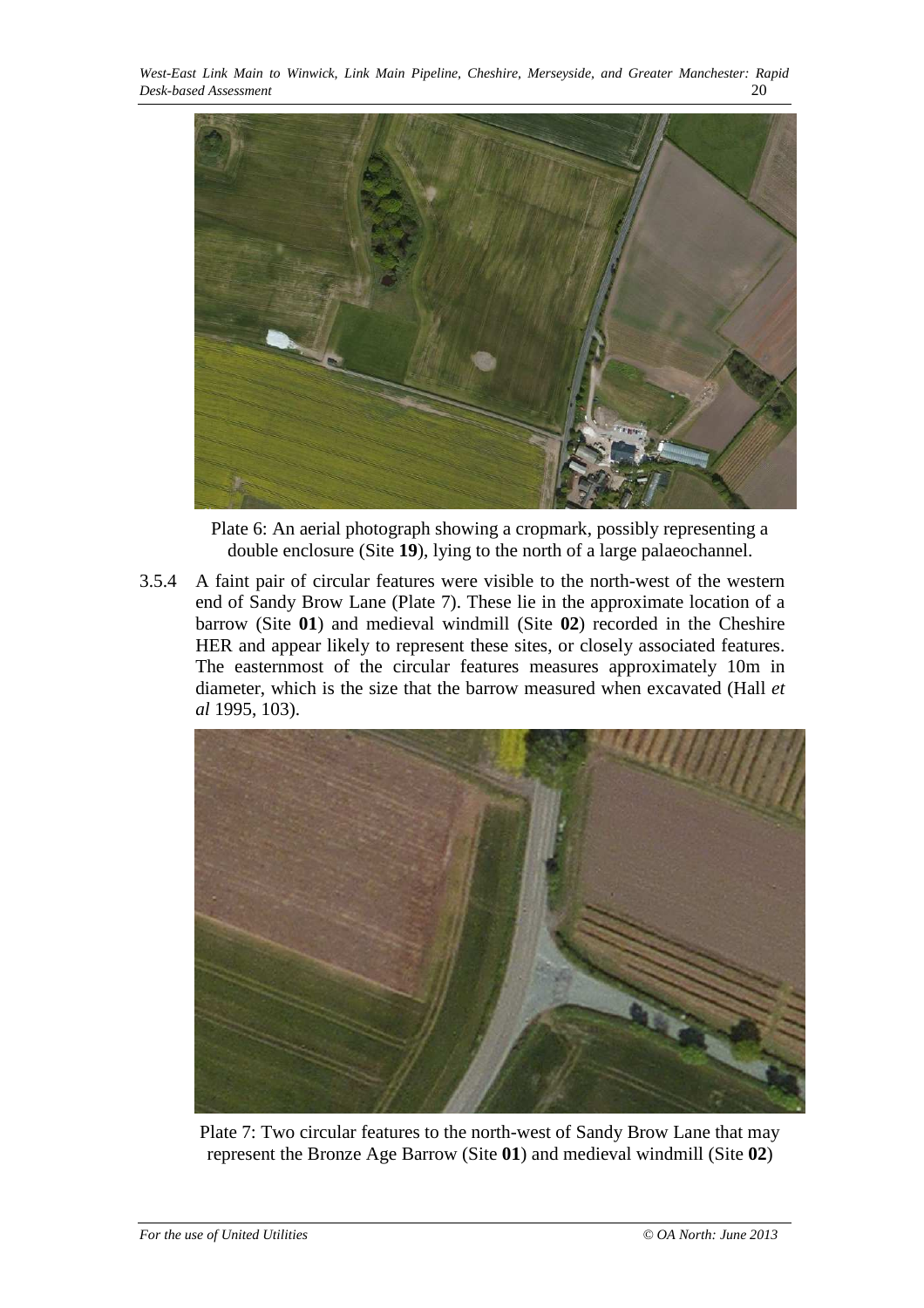3.5.5 Numerous former field boundaries are visible as cropmarks across the study area, with those around Rough Farm being particularly conspicuous (Plate 8). Aerial photographs of this particular area have been examined previously and the Merseyside HER has recorded cropmarks representing former field boundaries in this area (Site **06**). The visibility of the field boundaries on aerial photographs demonstrate the potential for the sub-surface survival of sites that are no longer visible as features within the study area.



Plate 8: An aerial photograph showing numerous former field boundaries as cropmarks to the west and north-west of Rough Farm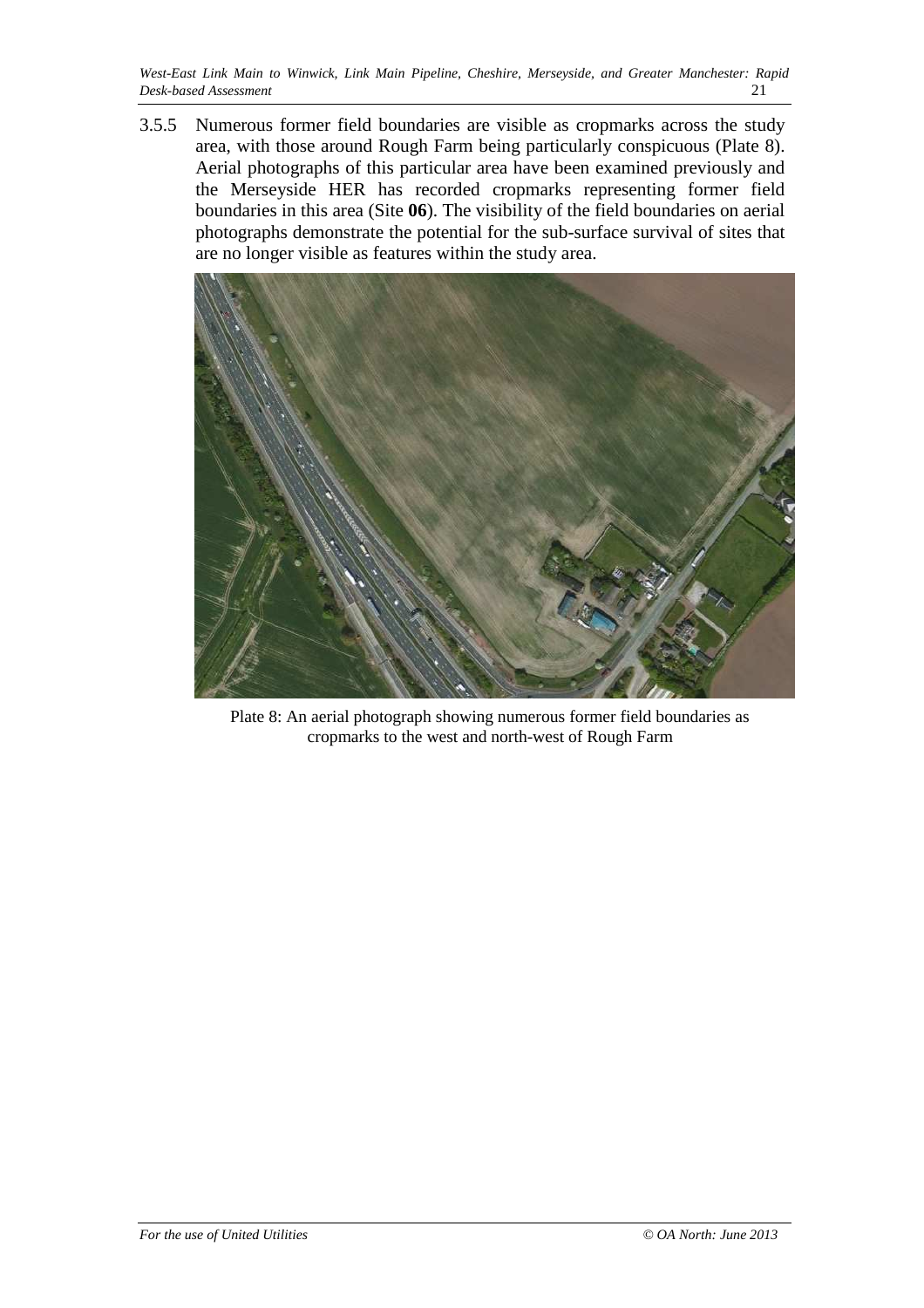| 4. SITE GAZETTEER |
|-------------------|
|-------------------|

| <b>Site</b><br>Site number<br><b>NGR</b><br><b>HER</b> number<br><b>Statutory</b><br><b>Designation</b><br><b>Period</b><br>Source<br><b>Description</b><br><b>Assessment</b> | <b>Kenyon Hall Tumulus</b><br>01<br>SJ 6194 9480<br>588<br><b>Bronze</b> Age<br><b>CHER</b><br>The tumulus was purportedly destroyed between 1887 and 1903 and contained<br>fragments of at least three cinerary urns, one of which contained the tongue of a<br>bronze brooch. Remains of several cremations and a bronze pin were also reported as<br>being found within the mound. Reports of the find of a tanged awl with an urn and<br>burnt bones from a low barrow to the west of Winwick Lane in the Newchurch area<br>may refer to the same site.<br>Although purportedly destroyed, sub-surface remains of the site may survive in situ<br>and the site lies within the pipeline route and will be affected by the works. |
|-------------------------------------------------------------------------------------------------------------------------------------------------------------------------------|--------------------------------------------------------------------------------------------------------------------------------------------------------------------------------------------------------------------------------------------------------------------------------------------------------------------------------------------------------------------------------------------------------------------------------------------------------------------------------------------------------------------------------------------------------------------------------------------------------------------------------------------------------------------------------------------------------------------------------------|
| <b>Site</b>                                                                                                                                                                   | <b>Golborne Mill</b>                                                                                                                                                                                                                                                                                                                                                                                                                                                                                                                                                                                                                                                                                                                 |
| Site number                                                                                                                                                                   | 02                                                                                                                                                                                                                                                                                                                                                                                                                                                                                                                                                                                                                                                                                                                                   |
| <b>NGR</b>                                                                                                                                                                    | SJ 6194 9480                                                                                                                                                                                                                                                                                                                                                                                                                                                                                                                                                                                                                                                                                                                         |
| <b>HER</b> number                                                                                                                                                             | 590                                                                                                                                                                                                                                                                                                                                                                                                                                                                                                                                                                                                                                                                                                                                  |
| <b>Statutory</b>                                                                                                                                                              |                                                                                                                                                                                                                                                                                                                                                                                                                                                                                                                                                                                                                                                                                                                                      |
| <b>Designation</b>                                                                                                                                                            |                                                                                                                                                                                                                                                                                                                                                                                                                                                                                                                                                                                                                                                                                                                                      |
| <b>Period</b>                                                                                                                                                                 | Medieval                                                                                                                                                                                                                                                                                                                                                                                                                                                                                                                                                                                                                                                                                                                             |
| Source                                                                                                                                                                        | <b>CHER</b>                                                                                                                                                                                                                                                                                                                                                                                                                                                                                                                                                                                                                                                                                                                          |
| <b>Description</b>                                                                                                                                                            | This site was recorded in the County Treasures Record index as the site of a                                                                                                                                                                                                                                                                                                                                                                                                                                                                                                                                                                                                                                                         |
|                                                                                                                                                                               | medieval windmill and watermill                                                                                                                                                                                                                                                                                                                                                                                                                                                                                                                                                                                                                                                                                                      |
| Assessment                                                                                                                                                                    | Sub-surface remains of the site may survive in situ and the site lies within the<br>pipeline route and will be affected by the works.                                                                                                                                                                                                                                                                                                                                                                                                                                                                                                                                                                                                |
| <b>Site</b>                                                                                                                                                                   | <b>Roman Lead Figurine</b>                                                                                                                                                                                                                                                                                                                                                                                                                                                                                                                                                                                                                                                                                                           |
| Site number                                                                                                                                                                   | 03                                                                                                                                                                                                                                                                                                                                                                                                                                                                                                                                                                                                                                                                                                                                   |
| <b>NGR</b>                                                                                                                                                                    | SJ 6070 9330                                                                                                                                                                                                                                                                                                                                                                                                                                                                                                                                                                                                                                                                                                                         |
| <b>HER</b> number                                                                                                                                                             | 7225                                                                                                                                                                                                                                                                                                                                                                                                                                                                                                                                                                                                                                                                                                                                 |
| <b>Statutory</b>                                                                                                                                                              |                                                                                                                                                                                                                                                                                                                                                                                                                                                                                                                                                                                                                                                                                                                                      |
| <b>Designation</b>                                                                                                                                                            |                                                                                                                                                                                                                                                                                                                                                                                                                                                                                                                                                                                                                                                                                                                                      |
| Period<br>Source                                                                                                                                                              | Roman<br><b>CHER</b>                                                                                                                                                                                                                                                                                                                                                                                                                                                                                                                                                                                                                                                                                                                 |
| <b>Description</b>                                                                                                                                                            | A fragment of a Roman lead figurine depicting Mars was found. The fragment                                                                                                                                                                                                                                                                                                                                                                                                                                                                                                                                                                                                                                                           |
|                                                                                                                                                                               | comprises of the head and has a small D-shaped perforation in at the base of the neck<br>indicating that it may have been hollow cast. The face is very worn and, although the<br>eyes appear to be oval, the mouth and detail of the nose have worn away. The figure<br>is wearing a helmet with a pointed sub-lozenge shaped rim. There is a rounded crest<br>at the top of the helmet and some worn grooves can be seen decorating the crest. The                                                                                                                                                                                                                                                                                 |
| <b>Assessment</b>                                                                                                                                                             | object has a light brown patina.<br>The location of the findspot lies close to the pipeline route, although the find is no<br>longer in situ. It is possible that associated finds or features my lie in the vicinity of<br>the findspot.                                                                                                                                                                                                                                                                                                                                                                                                                                                                                            |
| <b>Site</b><br>Site number                                                                                                                                                    | Wall, Gate, and Gate Piers at Kenyon Hall<br>nл                                                                                                                                                                                                                                                                                                                                                                                                                                                                                                                                                                                                                                                                                      |

| wall, Gate, and Gate Piers at K |
|---------------------------------|
| 04                              |
| SJ 6201 9492                    |
| 1356218                         |
|                                 |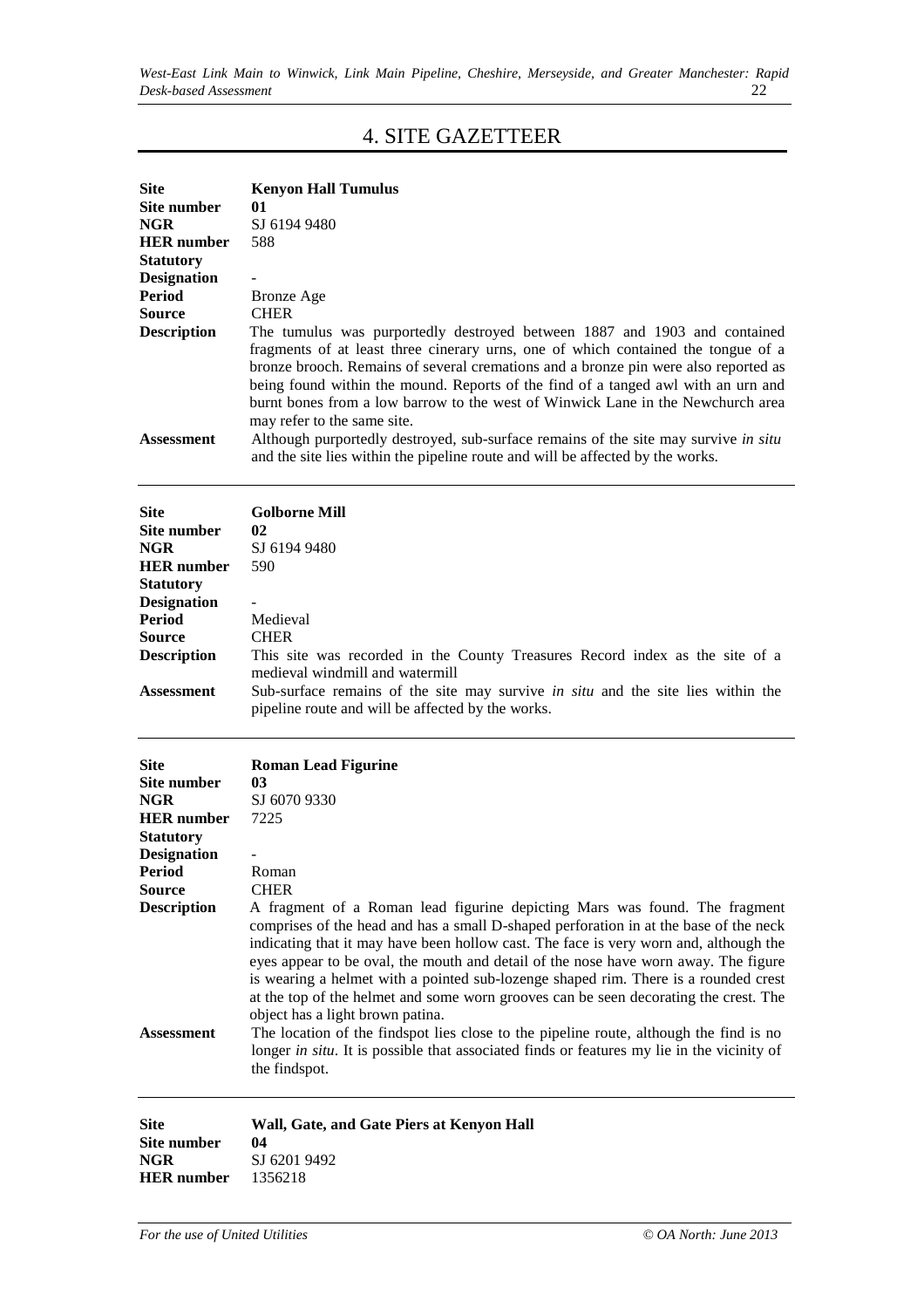| <b>Statutory</b><br><b>Designation</b><br><b>Period</b><br>Source<br><b>Description</b><br><b>Assessment</b> | Grade II listed building (No 1356218; DCH8653)<br>Post medieval-Industrial (eighteenth and nineteenth centuries)<br><b>CHER</b><br>Early eighteenth-century wall and gate piers with nineteenth-century gates lie to the<br>front of Kenyon Hall. The masonry utilises dressed stone with Gothic moulding to<br>the coping stones and the gate piers have rustications, moulded caps and bases, and<br>hemispherical finials. Spiked uprights are used for the cast iron gates, which are<br>supported on secondary cast-iron posts.<br>The site lies beyond the pipeline route and will not be affected. |
|--------------------------------------------------------------------------------------------------------------|-----------------------------------------------------------------------------------------------------------------------------------------------------------------------------------------------------------------------------------------------------------------------------------------------------------------------------------------------------------------------------------------------------------------------------------------------------------------------------------------------------------------------------------------------------------------------------------------------------------|
|                                                                                                              |                                                                                                                                                                                                                                                                                                                                                                                                                                                                                                                                                                                                           |
| <b>Site</b>                                                                                                  | <b>Field Boundaries West of Rough Farm</b>                                                                                                                                                                                                                                                                                                                                                                                                                                                                                                                                                                |
| Site number                                                                                                  | 05                                                                                                                                                                                                                                                                                                                                                                                                                                                                                                                                                                                                        |
| <b>NGR</b>                                                                                                   | SJ 6130 9410                                                                                                                                                                                                                                                                                                                                                                                                                                                                                                                                                                                              |
| <b>HER</b> number                                                                                            | 6194-001                                                                                                                                                                                                                                                                                                                                                                                                                                                                                                                                                                                                  |
| <b>Statutory</b>                                                                                             |                                                                                                                                                                                                                                                                                                                                                                                                                                                                                                                                                                                                           |
| <b>Designation</b><br><b>Period</b>                                                                          | Post medieval/Industrial                                                                                                                                                                                                                                                                                                                                                                                                                                                                                                                                                                                  |
| Source                                                                                                       | <b>MHER</b>                                                                                                                                                                                                                                                                                                                                                                                                                                                                                                                                                                                               |
| <b>Description</b>                                                                                           | Oblique aerial photographs taken in 1994 indicated former field systems lying within                                                                                                                                                                                                                                                                                                                                                                                                                                                                                                                      |
|                                                                                                              | fields to the west of Rough Farm.                                                                                                                                                                                                                                                                                                                                                                                                                                                                                                                                                                         |
| <b>Assessment</b>                                                                                            | The field boundaries lie within the route of the pipeline and will be affected by                                                                                                                                                                                                                                                                                                                                                                                                                                                                                                                         |
|                                                                                                              | ground works.                                                                                                                                                                                                                                                                                                                                                                                                                                                                                                                                                                                             |
| <b>Site</b>                                                                                                  | <b>Rough Cottage Kennels</b>                                                                                                                                                                                                                                                                                                                                                                                                                                                                                                                                                                              |
| Site number                                                                                                  | 06                                                                                                                                                                                                                                                                                                                                                                                                                                                                                                                                                                                                        |
| <b>NGR</b>                                                                                                   | SJ 6142 9401                                                                                                                                                                                                                                                                                                                                                                                                                                                                                                                                                                                              |
| <b>HER</b> number                                                                                            | 6194-007                                                                                                                                                                                                                                                                                                                                                                                                                                                                                                                                                                                                  |
| <b>Statutory</b>                                                                                             |                                                                                                                                                                                                                                                                                                                                                                                                                                                                                                                                                                                                           |
| <b>Designation</b>                                                                                           |                                                                                                                                                                                                                                                                                                                                                                                                                                                                                                                                                                                                           |
| <b>Period</b>                                                                                                | Industrial                                                                                                                                                                                                                                                                                                                                                                                                                                                                                                                                                                                                |
| Source                                                                                                       | <b>MHER</b>                                                                                                                                                                                                                                                                                                                                                                                                                                                                                                                                                                                               |
| <b>Description</b>                                                                                           | Rough Cottage was shown on the Newton tithe map of 1839 and was photographed                                                                                                                                                                                                                                                                                                                                                                                                                                                                                                                              |
|                                                                                                              | during a site visit in 1994.                                                                                                                                                                                                                                                                                                                                                                                                                                                                                                                                                                              |
| <b>Assessment</b>                                                                                            | Rough Cottage lies beyond the pipeline route and will not be affected.                                                                                                                                                                                                                                                                                                                                                                                                                                                                                                                                    |
| <b>Site</b>                                                                                                  | <b>Locking Stoop Farm</b>                                                                                                                                                                                                                                                                                                                                                                                                                                                                                                                                                                                 |
| Site number                                                                                                  | 07                                                                                                                                                                                                                                                                                                                                                                                                                                                                                                                                                                                                        |
| <b>NGR</b>                                                                                                   | SJ 6208 9637                                                                                                                                                                                                                                                                                                                                                                                                                                                                                                                                                                                              |
| <b>HER</b> number                                                                                            | 4940.1.0                                                                                                                                                                                                                                                                                                                                                                                                                                                                                                                                                                                                  |
| <b>Statutory</b>                                                                                             |                                                                                                                                                                                                                                                                                                                                                                                                                                                                                                                                                                                                           |
| <b>Designation</b>                                                                                           |                                                                                                                                                                                                                                                                                                                                                                                                                                                                                                                                                                                                           |
| <b>Period</b>                                                                                                | Post medieval/Industrial (eighteenth century)                                                                                                                                                                                                                                                                                                                                                                                                                                                                                                                                                             |
| Source                                                                                                       | <b>GMHER</b>                                                                                                                                                                                                                                                                                                                                                                                                                                                                                                                                                                                              |
| <b>Description</b>                                                                                           | This rendered brown brick farmhouse has seventeenth-century beams at ground floor.                                                                                                                                                                                                                                                                                                                                                                                                                                                                                                                        |
|                                                                                                              | The flush casement has been altered. The flag roof is said to incorporate a toll-bar,                                                                                                                                                                                                                                                                                                                                                                                                                                                                                                                     |
|                                                                                                              | although this was not visible when inspected by the Department of Environment at an                                                                                                                                                                                                                                                                                                                                                                                                                                                                                                                       |
|                                                                                                              | unspecified date. The cottage has a modern roof and window frames with an original                                                                                                                                                                                                                                                                                                                                                                                                                                                                                                                        |
|                                                                                                              | brown brick chimney stack and a brown brick barn is situated in the grounds. This                                                                                                                                                                                                                                                                                                                                                                                                                                                                                                                         |
| <b>Assessment</b>                                                                                            | was formerly a Grade III listed building.<br>The farm lies beyond the pipeline route and will not be affected.                                                                                                                                                                                                                                                                                                                                                                                                                                                                                            |
|                                                                                                              |                                                                                                                                                                                                                                                                                                                                                                                                                                                                                                                                                                                                           |
| <b>Site</b>                                                                                                  | <b>Winwick with Hulme Township Boundary</b>                                                                                                                                                                                                                                                                                                                                                                                                                                                                                                                                                               |
| Site number<br><b>NGR</b>                                                                                    | 08                                                                                                                                                                                                                                                                                                                                                                                                                                                                                                                                                                                                        |
| <b>HER</b> number                                                                                            | SJ 60780 93649 (selected point of extensive boundary)                                                                                                                                                                                                                                                                                                                                                                                                                                                                                                                                                     |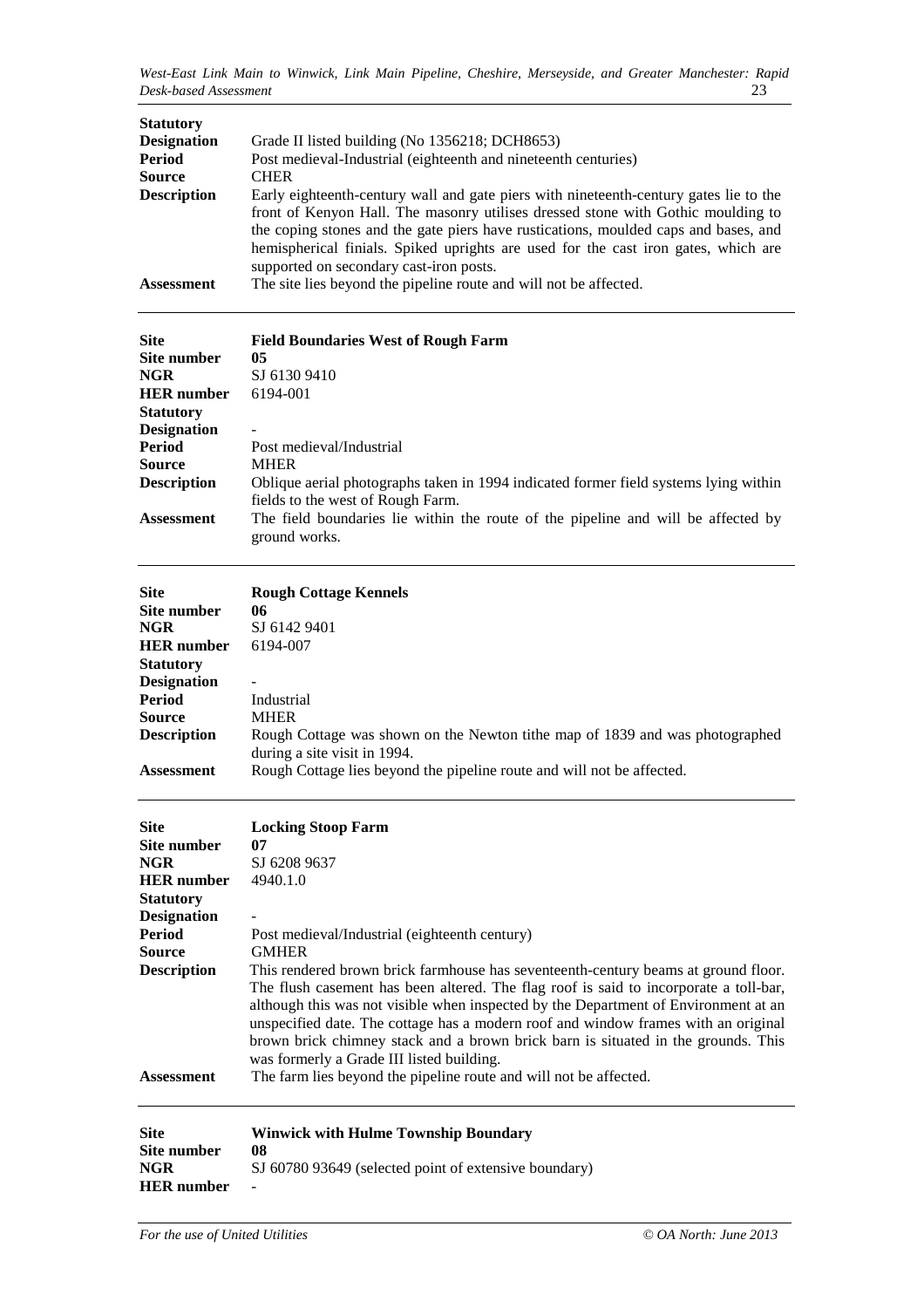| <b>Statutory</b><br><b>Designation</b><br><b>Period</b><br><b>Source</b><br><b>Description</b><br><b>Assessment</b> | ?Early medieval/medieval<br>Farrer and Brownbill 1911, 132-7<br>Prior to the Norman Conquest, the hundred of Newton was a large unit that included<br>numerous manors, and appears to have included those of Newton, Kenyon,<br>Southworth, Winwick-with-Hulme, and Houghton. Following the Norman Conquest,<br>the fee of Makerfield was formed, which comprised a similar area to the previous<br>hundred of Newton and included the manors that share the names of the townships<br>that that fall within the study area. Some, or all, of the boundaries of the historical<br>townships of Newton; Kenyon; Croft with Southworth; Winwick-with-Hulme; and<br>Houghton, Middleton, and Arbury are likely to have originated as the boundaries of<br>the preceding ancient manors. The portions of these boundaries that lie within the<br>study area may, therefore, include fabric or deposits of archaeological interest of<br>medieval date.<br>The township boundary lies within the pipeline route and will be affected by the<br>ground works. |
|---------------------------------------------------------------------------------------------------------------------|---------------------------------------------------------------------------------------------------------------------------------------------------------------------------------------------------------------------------------------------------------------------------------------------------------------------------------------------------------------------------------------------------------------------------------------------------------------------------------------------------------------------------------------------------------------------------------------------------------------------------------------------------------------------------------------------------------------------------------------------------------------------------------------------------------------------------------------------------------------------------------------------------------------------------------------------------------------------------------------------------------------------------------------------------------|
| <b>Site</b>                                                                                                         | Middleton, Houghton, and Arbruy Township Boundary                                                                                                                                                                                                                                                                                                                                                                                                                                                                                                                                                                                                                                                                                                                                                                                                                                                                                                                                                                                                       |
| Site number<br><b>NGR</b>                                                                                           | 09<br>SJ 60950 93657 (selected point of extensive boundary)                                                                                                                                                                                                                                                                                                                                                                                                                                                                                                                                                                                                                                                                                                                                                                                                                                                                                                                                                                                             |
| <b>HER</b> number                                                                                                   |                                                                                                                                                                                                                                                                                                                                                                                                                                                                                                                                                                                                                                                                                                                                                                                                                                                                                                                                                                                                                                                         |
| <b>Statutory</b>                                                                                                    |                                                                                                                                                                                                                                                                                                                                                                                                                                                                                                                                                                                                                                                                                                                                                                                                                                                                                                                                                                                                                                                         |
| <b>Designation</b>                                                                                                  |                                                                                                                                                                                                                                                                                                                                                                                                                                                                                                                                                                                                                                                                                                                                                                                                                                                                                                                                                                                                                                                         |
| <b>Period</b>                                                                                                       | ?Early medieval/medieval                                                                                                                                                                                                                                                                                                                                                                                                                                                                                                                                                                                                                                                                                                                                                                                                                                                                                                                                                                                                                                |
| <b>Source</b>                                                                                                       | Farrer and Brownbill 1911, 132-7                                                                                                                                                                                                                                                                                                                                                                                                                                                                                                                                                                                                                                                                                                                                                                                                                                                                                                                                                                                                                        |
| <b>Description</b><br><b>Assessment</b>                                                                             | Prior to the Norman Conquest, the hundred of Newton was a large unit that included<br>numerous manors, and appears to have included those of Newton, Kenyon,<br>Southworth, Winwick-with-Hulme, and Houghton. Following the Norman Conquest,<br>the fee of Makerfield was formed, which comprised a similar area to the previous<br>hundred of Newton and included the manors that share the names of the townships<br>that that fall within the study area. Some, or all, of the boundaries of the historical<br>townships of Newton; Kenyon; Croft with Southworth; Winwick-with-Hulme; and<br>Houghton, Middleton, and Arbury are likely to have originated as the boundaries of<br>the preceding ancient manors. The portions of these boundaries that lie within the<br>study area may, therefore, include fabric or deposits of archaeological interest of<br>medieval date.<br>The township boundary lies within the pipeline route and will be affected by the                                                                                  |
|                                                                                                                     | ground works.                                                                                                                                                                                                                                                                                                                                                                                                                                                                                                                                                                                                                                                                                                                                                                                                                                                                                                                                                                                                                                           |
| <b>Site</b>                                                                                                         | <b>Croft with Southworth Township Boundary</b>                                                                                                                                                                                                                                                                                                                                                                                                                                                                                                                                                                                                                                                                                                                                                                                                                                                                                                                                                                                                          |
| <b>Site number</b>                                                                                                  | 10                                                                                                                                                                                                                                                                                                                                                                                                                                                                                                                                                                                                                                                                                                                                                                                                                                                                                                                                                                                                                                                      |
| <b>NGR</b>                                                                                                          | SJ 61134 93855 (selected point of extensive boundary)                                                                                                                                                                                                                                                                                                                                                                                                                                                                                                                                                                                                                                                                                                                                                                                                                                                                                                                                                                                                   |
| <b>HER</b> number                                                                                                   |                                                                                                                                                                                                                                                                                                                                                                                                                                                                                                                                                                                                                                                                                                                                                                                                                                                                                                                                                                                                                                                         |
| <b>Statutory</b>                                                                                                    |                                                                                                                                                                                                                                                                                                                                                                                                                                                                                                                                                                                                                                                                                                                                                                                                                                                                                                                                                                                                                                                         |
| <b>Designation</b><br><b>Period</b>                                                                                 | ?Early medieval/medieval                                                                                                                                                                                                                                                                                                                                                                                                                                                                                                                                                                                                                                                                                                                                                                                                                                                                                                                                                                                                                                |
| <b>Source</b><br>Farrer and Brownbill 1911, 132-7                                                                   |                                                                                                                                                                                                                                                                                                                                                                                                                                                                                                                                                                                                                                                                                                                                                                                                                                                                                                                                                                                                                                                         |
| <b>Description</b>                                                                                                  | Prior to the Norman Conquest, the hundred of Newton was a large unit that included<br>numerous manors, and appears to have included those of Newton, Kenyon,<br>Southworth, Winwick-with-Hulme, and Houghton. Following the Norman Conquest,<br>the fee of Makerfield was formed, which comprised a similar area to the previous<br>hundred of Newton and included the manors that share the names of the townships<br>that that fall within the study area. Some, or all, of the boundaries of the historical<br>townships of Newton; Kenyon; Croft with Southworth; Winwick-with-Hulme; and<br>Houghton, Middleton, and Arbury are likely to have originated as the boundaries of<br>the preceding ancient manors. The portions of these boundaries that lie within the                                                                                                                                                                                                                                                                               |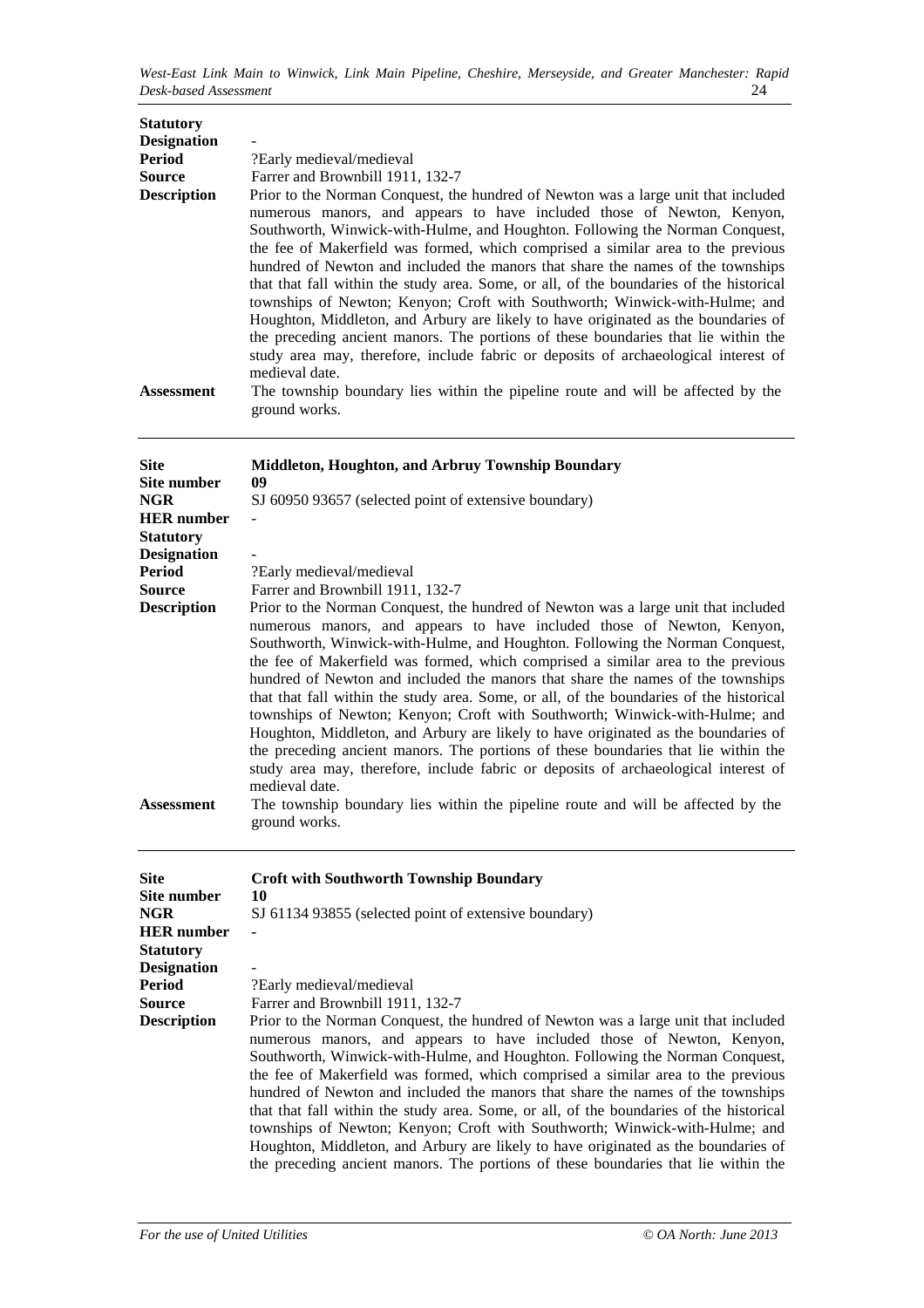| <b>Assessment</b>                                                                 | study area may, therefore, include fabric or deposits of archaeological interest of<br>medieval date.<br>The township boundary lies within the pipeline route and will be affected by the<br>ground works.                                                                                                                                                                                                                                                                                                                                                                                                                                                                                                                                                                                                                                                                                                                                                                                                                  |  |
|-----------------------------------------------------------------------------------|-----------------------------------------------------------------------------------------------------------------------------------------------------------------------------------------------------------------------------------------------------------------------------------------------------------------------------------------------------------------------------------------------------------------------------------------------------------------------------------------------------------------------------------------------------------------------------------------------------------------------------------------------------------------------------------------------------------------------------------------------------------------------------------------------------------------------------------------------------------------------------------------------------------------------------------------------------------------------------------------------------------------------------|--|
| <b>Site</b><br>Site number<br><b>NGR</b><br><b>HER</b> number<br><b>Statutory</b> | <b>Newton Township Boundary</b><br>11<br>SJ 61739 94585 (selected point of extensive boundary)                                                                                                                                                                                                                                                                                                                                                                                                                                                                                                                                                                                                                                                                                                                                                                                                                                                                                                                              |  |
| <b>Designation</b><br><b>Period</b>                                               | ?Early medieval/medieval                                                                                                                                                                                                                                                                                                                                                                                                                                                                                                                                                                                                                                                                                                                                                                                                                                                                                                                                                                                                    |  |
| <b>Source</b>                                                                     | Farrer and Brownbill 1911, 132-7                                                                                                                                                                                                                                                                                                                                                                                                                                                                                                                                                                                                                                                                                                                                                                                                                                                                                                                                                                                            |  |
| <b>Description</b>                                                                | Prior to the Norman Conquest, the hundred of Newton was a large unit that included<br>numerous manors, and appears to have included those of Newton, Kenyon,<br>Southworth, Winwick-with-Hulme, and Houghton. Following the Norman Conquest,<br>the fee of Makerfield was formed, which comprised a similar area to the previous<br>hundred of Newton and included the manors that share the names of the townships<br>that that fall within the study area. Some, or all, of the boundaries of the historical<br>townships of Newton; Kenyon; Croft with Southworth; Winwick-with-Hulme; and<br>Houghton, Middleton, and Arbury are likely to have originated as the boundaries of<br>the preceding ancient manors. The portions of these boundaries that lie within the<br>study area may, therefore, include fabric or deposits of archaeological interest of<br>medieval date.                                                                                                                                          |  |
| <b>Assessment</b>                                                                 | The township boundary lies within the pipeline route and will be affected by the<br>ground works.                                                                                                                                                                                                                                                                                                                                                                                                                                                                                                                                                                                                                                                                                                                                                                                                                                                                                                                           |  |
| <b>Site</b><br>Site number<br><b>NGR</b><br><b>HER</b> number                     | <b>Kenyon Township Boundary</b><br>12<br>SJ 61933 94504 (selected point of extensive boundary)                                                                                                                                                                                                                                                                                                                                                                                                                                                                                                                                                                                                                                                                                                                                                                                                                                                                                                                              |  |
| <b>Statutory</b><br><b>Designation</b>                                            |                                                                                                                                                                                                                                                                                                                                                                                                                                                                                                                                                                                                                                                                                                                                                                                                                                                                                                                                                                                                                             |  |
| <b>Period</b>                                                                     | ?Early medieval/medieval                                                                                                                                                                                                                                                                                                                                                                                                                                                                                                                                                                                                                                                                                                                                                                                                                                                                                                                                                                                                    |  |
| <b>Source</b><br><b>Description</b><br><b>Assessment</b>                          | Farrer and Brownbill 1911, 132-7<br>Prior to the Norman Conquest, the hundred of Newton was a large unit that included<br>numerous manors, and appears to have included those of Newton, Kenyon,<br>Southworth, Winwick-with-Hulme, and Houghton. Following the Norman Conquest,<br>the fee of Makerfield was formed, which comprised a similar area to the previous<br>hundred of Newton and included the manors that share the names of the townships<br>that that fall within the study area. Some, or all, of the boundaries of the historical<br>townships of Newton; Kenyon; Croft with Southworth; Winwick-with-Hulme; and<br>Houghton, Middleton, and Arbury are likely to have originated as the boundaries of<br>the preceding ancient manors. The portions of these boundaries that lie within the<br>study area may, therefore, include fabric or deposits of archaeological interest of<br>medieval date.<br>The township boundary lies within the pipeline route and will be affected by the<br>ground works. |  |
|                                                                                   |                                                                                                                                                                                                                                                                                                                                                                                                                                                                                                                                                                                                                                                                                                                                                                                                                                                                                                                                                                                                                             |  |
| <b>Site</b><br>Site number<br><b>NGR</b><br><b>HER</b> number                     | <b>Black Pits</b><br>13<br>SJ 62229 95651                                                                                                                                                                                                                                                                                                                                                                                                                                                                                                                                                                                                                                                                                                                                                                                                                                                                                                                                                                                   |  |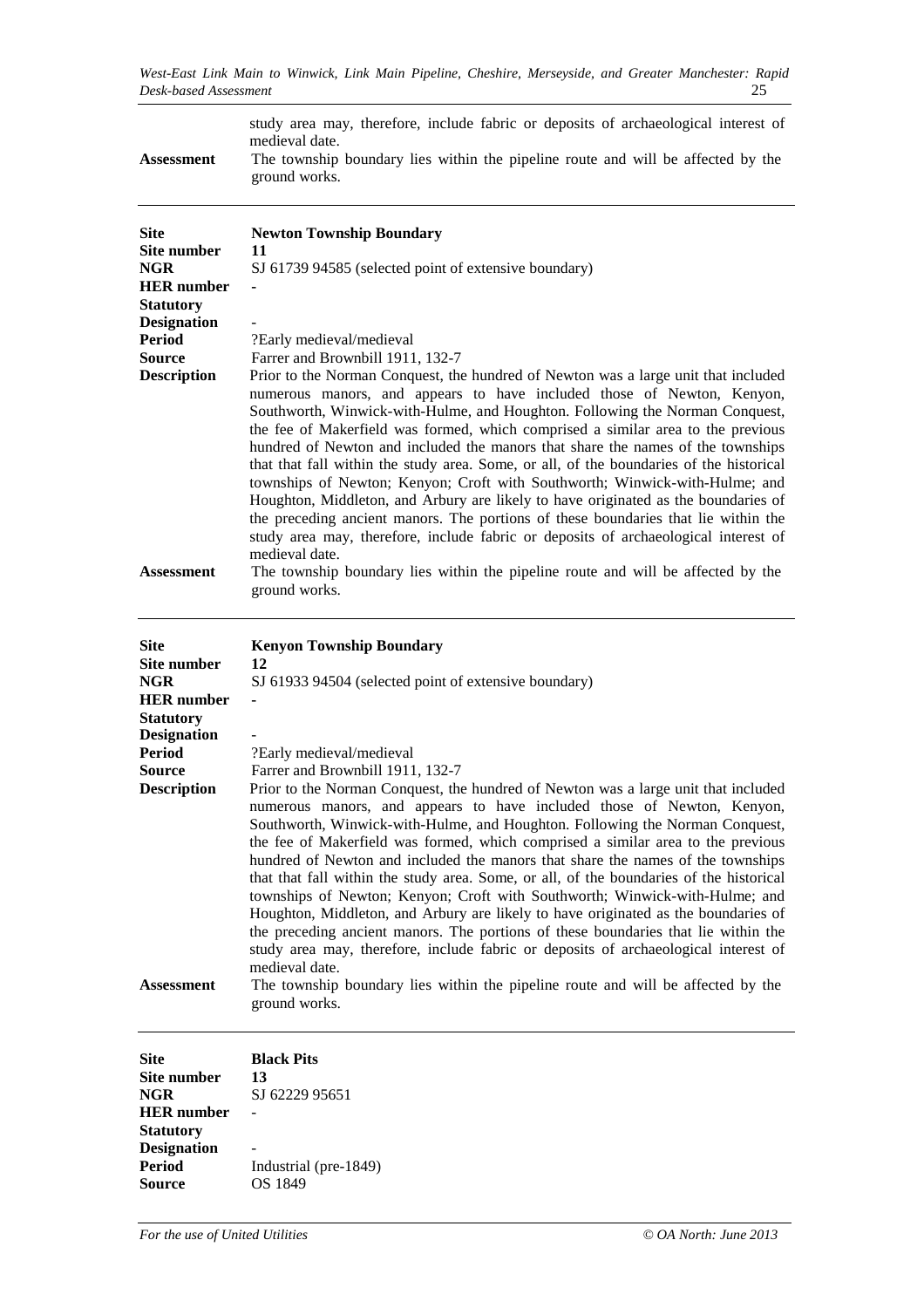| <b>Description</b><br><b>Assessment</b>                                                                 | An area of irregular and sub-ovoid pits was named as 'Black Pits' on the OS<br>mapping of 1849. An adjacent field was named as 'Gin Field' (Site 14) on the<br>Kenyon tithe map of 1839 and these names could relate to former coal mining in the<br>area.<br>The site lies beyond the pipeline route and will not be affected. |  |
|---------------------------------------------------------------------------------------------------------|---------------------------------------------------------------------------------------------------------------------------------------------------------------------------------------------------------------------------------------------------------------------------------------------------------------------------------|--|
| <b>Site</b><br>Site number<br><b>NGR</b><br><b>HER</b> number<br><b>Statutory</b><br><b>Designation</b> | <b>Gin Field</b><br>14<br>SJ 62283 95800                                                                                                                                                                                                                                                                                        |  |
| <b>Period</b>                                                                                           | Industrial (pre-1839)                                                                                                                                                                                                                                                                                                           |  |
| <b>Source</b><br><b>Description</b>                                                                     | Kenyon tithe map of 1839<br>A field was named as 'Gin Field' on the Kenyon tithe map. This may relate to<br>machinery used in association with localised mining and an adjacent area was named<br>as 'Black Pits' (Site 13) on the OS map of 1849.                                                                              |  |
| <b>Assessment</b>                                                                                       | The site lies beyond the pipeline route and will not be affected.                                                                                                                                                                                                                                                               |  |
| <b>Site</b><br>Site number<br>NGR<br><b>HER</b> number                                                  | <b>Lower Pit Field</b><br>15<br>SJ 60958 93892                                                                                                                                                                                                                                                                                  |  |
| <b>Statutory</b>                                                                                        |                                                                                                                                                                                                                                                                                                                                 |  |
| <b>Designation</b>                                                                                      |                                                                                                                                                                                                                                                                                                                                 |  |
| <b>Period</b>                                                                                           | Industrial (pre-1837)                                                                                                                                                                                                                                                                                                           |  |
| <b>Source</b>                                                                                           | Croft with Southworth tithe map of 1837                                                                                                                                                                                                                                                                                         |  |
| <b>Description</b>                                                                                      | A field was named as 'Lower Pit Field' on the Croft with Southworth tithe map. This<br>may relate to localised extraction, such as coal mining or marl extraction.                                                                                                                                                              |  |
| Assessment                                                                                              | The site lies within the pipeline route and might be affected.                                                                                                                                                                                                                                                                  |  |
| <b>Site</b><br>Site number<br><b>NGR</b><br><b>HER</b> number                                           | <b>Stone Pit Field</b><br>16<br>SJ 61294 94037                                                                                                                                                                                                                                                                                  |  |
| <b>Statutory</b>                                                                                        |                                                                                                                                                                                                                                                                                                                                 |  |
| <b>Designation</b><br><b>Period</b>                                                                     | Industrial (pre-1839)                                                                                                                                                                                                                                                                                                           |  |
| <b>Source</b>                                                                                           | Newton tithe map of 1839                                                                                                                                                                                                                                                                                                        |  |
| A field was named as 'Stone Pit Field' on the Newton tithe map. This is likely to<br><b>Description</b> |                                                                                                                                                                                                                                                                                                                                 |  |
| <b>Assessment</b>                                                                                       | relate to localised stone extraction.<br>The site lies within the pipeline route and might be affected.                                                                                                                                                                                                                         |  |
| <b>Site</b><br>Site number                                                                              | <b>Circular Cropmarks south of Locking Stoop Farm</b><br>17                                                                                                                                                                                                                                                                     |  |
| <b>NGR</b>                                                                                              | SJ 62166 96207                                                                                                                                                                                                                                                                                                                  |  |
| <b>HER</b> number                                                                                       |                                                                                                                                                                                                                                                                                                                                 |  |
| <b>Statutory</b><br><b>Designation</b>                                                                  |                                                                                                                                                                                                                                                                                                                                 |  |
| <b>Period</b>                                                                                           | ?Bronze Age to Romano-British                                                                                                                                                                                                                                                                                                   |  |
| <b>Source</b><br><b>Description</b>                                                                     | Modern vertical aerial photographs<br>A series of circular cropmarks (Site 17) identified from current aerial photographs                                                                                                                                                                                                       |  |
|                                                                                                         | are of uncertain character and date and could represent sub-surface remains of<br>ditches surrounding prehistoric burial mounds or houses. Roundhouses with annular<br>ring gullies continued in use into the Romano-British period.                                                                                            |  |
| <b>Assessment</b>                                                                                       | The site lies within the pipeline route and will be affected.                                                                                                                                                                                                                                                                   |  |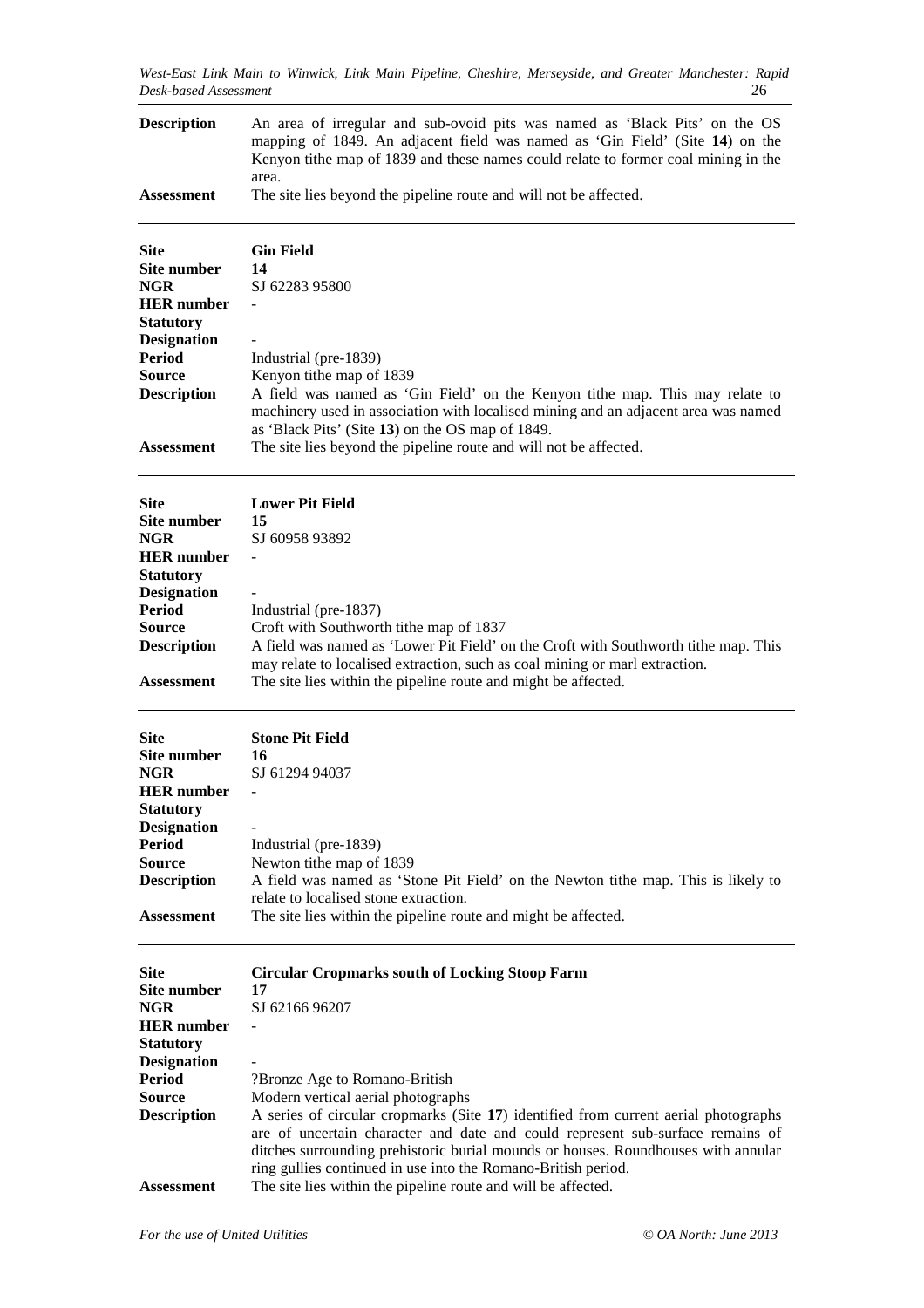| <b>Site</b><br>Site number<br><b>NGR</b><br><b>HER</b> number<br><b>Statutory</b><br><b>Designation</b><br><b>Period</b><br><b>Source</b><br><b>Description</b>                      | <b>Sub-ovoid Cropmarks west of Kenyon Hall</b><br>18<br>SJ 61984 95175<br>?Bronze Age to Romano-British<br>Modern vertical aerial photographs<br>Two conjoined sub-ovoid shapes were visible as cropmarks on modern vertical aerial<br>photographs. The two features may represent ditched enclosures and appeared to be<br>joined by a narrow ditched corridor. A smaller circular feature that could represent a<br>ring ditch associated with a house or burial mound was visible within the<br>southernmost enclosure. |
|--------------------------------------------------------------------------------------------------------------------------------------------------------------------------------------|----------------------------------------------------------------------------------------------------------------------------------------------------------------------------------------------------------------------------------------------------------------------------------------------------------------------------------------------------------------------------------------------------------------------------------------------------------------------------------------------------------------------------|
| <b>Assessment</b>                                                                                                                                                                    | The site lies within the pipeline route and will be affected.                                                                                                                                                                                                                                                                                                                                                                                                                                                              |
| <b>Site</b><br><b>Site number</b><br><b>NGR</b><br><b>HER</b> number<br><b>Statutory</b><br><b>Designation</b><br><b>Period</b><br><b>Source</b><br><b>Description</b><br>Assessment | <b>Barrow Field</b><br>19<br>SJ 61324 94005<br>?Bronze Age<br>Newton tithe map of 1839<br>A field was named as 'Barrow Field' on the Newton tithe map. This may record the<br>former presence of a burial mound, or mounds, within the locale.<br>The site lies within the pipeline route and might be affected.                                                                                                                                                                                                           |
| <b>Site</b><br>Site number<br><b>NGR</b><br><b>HER</b> number<br><b>Statutory</b><br><b>Designation</b><br><b>Period</b><br>Source                                                   | <b>Barrow Lane</b><br>20<br>SJ 61627 94391<br>?Bronze Age<br>OS 1849                                                                                                                                                                                                                                                                                                                                                                                                                                                       |

**Description** The name 'Barrow Lane' was recorded as early as the OS map of 1849 and may

Assessment The site lies within the pipeline route and might be affected.

record the former presence of a burial mound, or mounds, within the locale.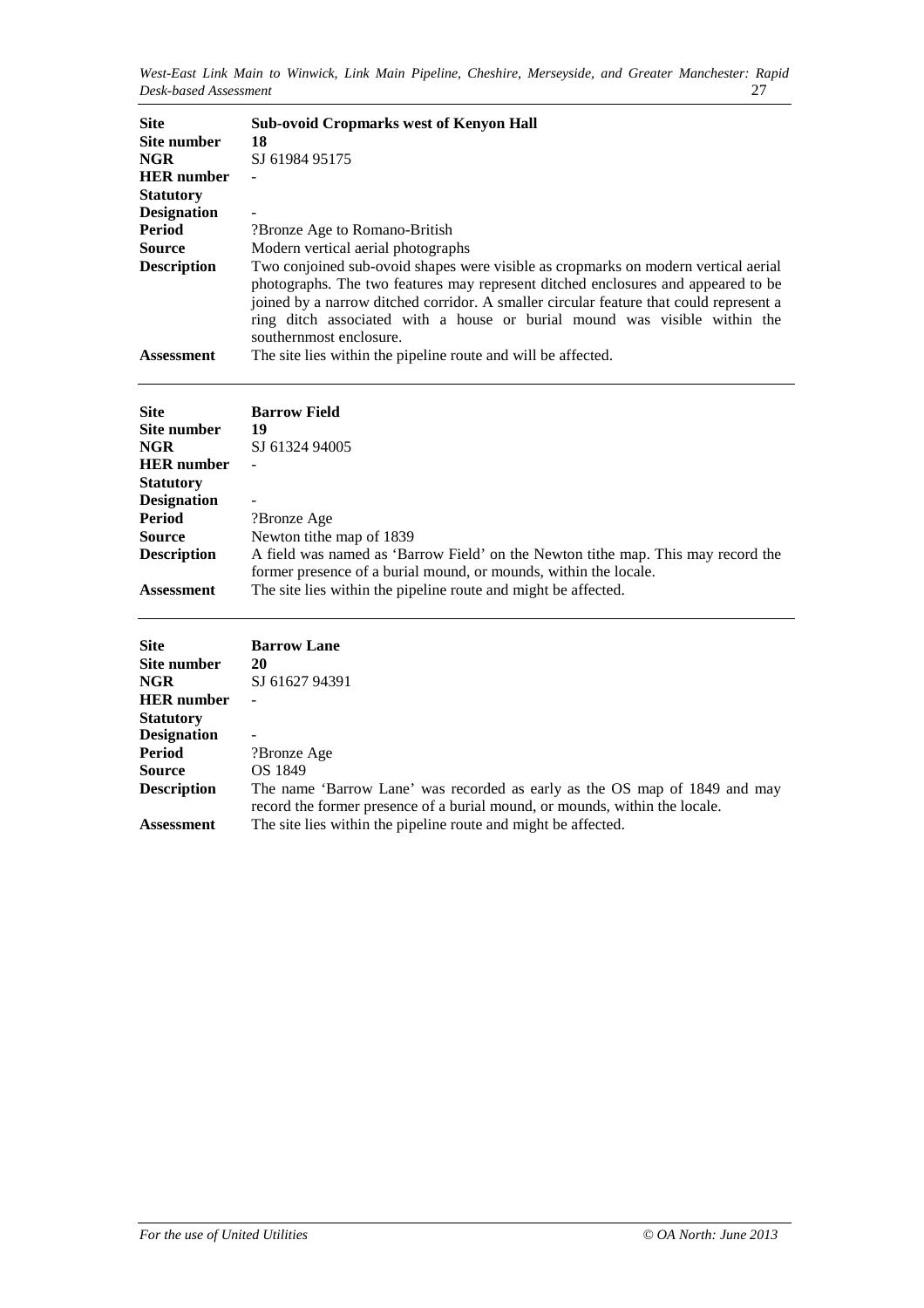# 5. ARCHAEOLOGICAL RECOMMENDATIONS

### **5.1 INTRODUCTION**

- 5.1.1 A total of 20 heritage assets have been identified within the study area, with seven having been recorded within the historic environment records of Cheshire, Merseyside, and Greater Manchester. Of these sites, 14 are likely to lie within the vicinity of the proposed pipeline and associated easement. These are Kenyon Hall tumulus (Site **01**), Golborne Mill (Site **02**), field boundaries west of Rough Farm (Site **05**), Winwick township boundary (Site **08**), Houghton township boundary (Site **09**), Southworth township boundary (Site **10**), Newton township boundary (Site **11**), Kenyon township boundary (Site **12**), Lower Pit Field (Site **15**), Stone Pit Field (Site **16**), circular cropmarks (Site **17**), sub-ovoid cropmarks (Site **18**), Barrow Field (Site **19**), and Barrow Lane (Site **20**). Intrusive ground works associated with the proposed development present the potential for negative impacts upon these sites, in the form of damage and destruction to the physical remains.
- 5.1.2 In addition to these sites, the proposed pipeline route crosses areas with the potential for previously unidentified remains of archaeological interest. This includes a strong likelihood of sub-surface remains of Bronze Age burial mounds and the possibility of associated settlement sites. A large palaeochannel runs across the centre of the study area, to the west of Kenyon Hall farm and the northern end of the study area lies at the eastern side of Highfield Moss. These features, although of natural origin, present the potential for preserved artefacts of archaeological interest, and for preserved plant remains and environmental evidence that might elucidate our understanding of the development and changes of land use within the study area.

### **5.2 RECOMMENDATIONS**

- 5.2.1 It is recommended that a programme of archaeological work comprising several elements is undertaken in order to ensure the preservation by record of the remains or potential remains of archaeological interest discussed above.
- 5.2.2 *Walkover survey:* although the study area was subject to a rapid inspection from publically accessible areas during the preparation of the rapid desk-based assessment, it was beyond the scope of the current work to undertake a detailed survey of the study area. A Level 1 identification survey should be undertaken prior to the beginning of ground works in order to examine the area of the proposed pipeline and associated easement for indications of sites of archaeological interest. Particular attention should be given to those areas where previous sites of archaeological interest have been identified (Sites **01** and **02**) and the areas where cropmarks, field names, and road names suggest the potential for such sites (Sites **05**, **15**, **16**, **17**, **18**, **19**, and **20**). The character of each portion of township boundary (Sites **08**, **09**, **10**, **11**, and **12**) crossed by the pipeline route should also be examined.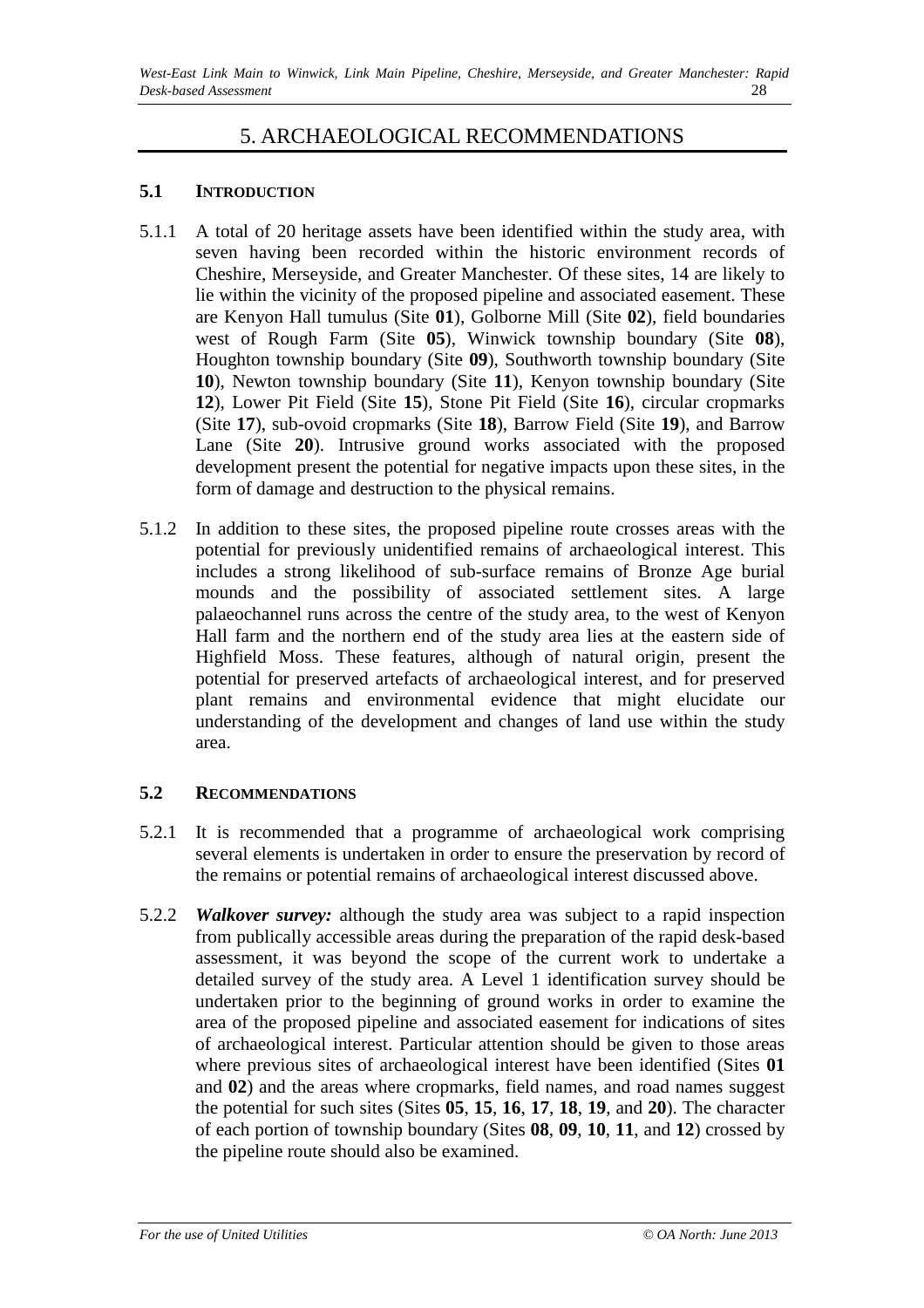- 5.2.3 *Topographic and photographic survey:* the study area includes portions of five township boundaries, which could have been established during, or prior to, the medieval period. Remains of these boundaries may include earthworks that are visible at ground level and, therefore, these should be subject to topographic and photographic survey prior to disturbance by ground works. Any additional earthworks identified during the walkover survey should also be subject to topographic survey, where appropriate.
- 5.2.4 *Geophysical survey:* tumuli, or burial barrows, are sited consistently in prominent elevated locations, as is demonstrated locally by the distribution of numerous such sites in the immediate vicinity of the study area, and the topographic location of field and road names that include the word 'barrow' (Sites **19** and **20**). Although it is possible that barrows might be present within several parts of the study area, a series of circular cropmarks (Site **17**) in the northern part of the study area could represent the sub-surface remains of such features. Alternatively, these cropmarks could represent settlement remains of prehistoric or Romano-British date, and a pair of apparent conjoined sub-ovoid enclosures within the central part of the study area (Site **18**) could also relate to settlement or agricultural activity. Therefore, geophysical survey should be undertaken along the proposed route of the pipeline and easement within these two locations.
- 5.2.5 *Archaeological watching brief:* given the presence of a barrow (Site **01**) and other potential indicators of barrows in the immediate environs of the study area (Sites **19** and **20**), cropmark evidence suggestive of possible previously unrecognised prehistoric sites within the study area (Sites **17** and **18**), and the presence of numerous barrows within the wider vicinity, it is recommended that a watching brief should be undertaken during all ground works, such as topsoil stripping and the excavation of the pipe trench. The potential also exists for the presence of preserved waterlogged environmental and artefactual evidence as a result of the presence of a palaeochannel within the central portion of the study area and the close proximity of Highfield Moss to the northern part of the study area. The watching brief would enable any buried peat deposits or other waterlogged deposits to be inspected.
- 5.2.6 *Archaeological strip and record:* the pipeline will pass directly through the locations of a known barrow (Site **01**) and medieval windmill (Site **02**). It is likely that portions of these sites survive below ground level and there may also be additional previously unidentified sites associated with these features. It is, therefore, appropriate that a 100m long strip along the route of the pipeline and easement running northwards from Sandy Brow Lane should be subject to controlled strip and record investigation under the direction of an archaeologist. This would entail the removal of topsoil from the easement, as would be already be necessary to facilitate the pipeline works, but this would be undertaken under the direction of an archaeologist to ensure to ensure that the topsoil was fully removed to expose the underlying horizon cleanly.
- 5.2.7 *Consultation and survey:* consultation should be undertaken with the English Heritage scientific advisor regarding the potential impact of the groundworks on palaeoenvironmental remains in the study area, in terms of the presence of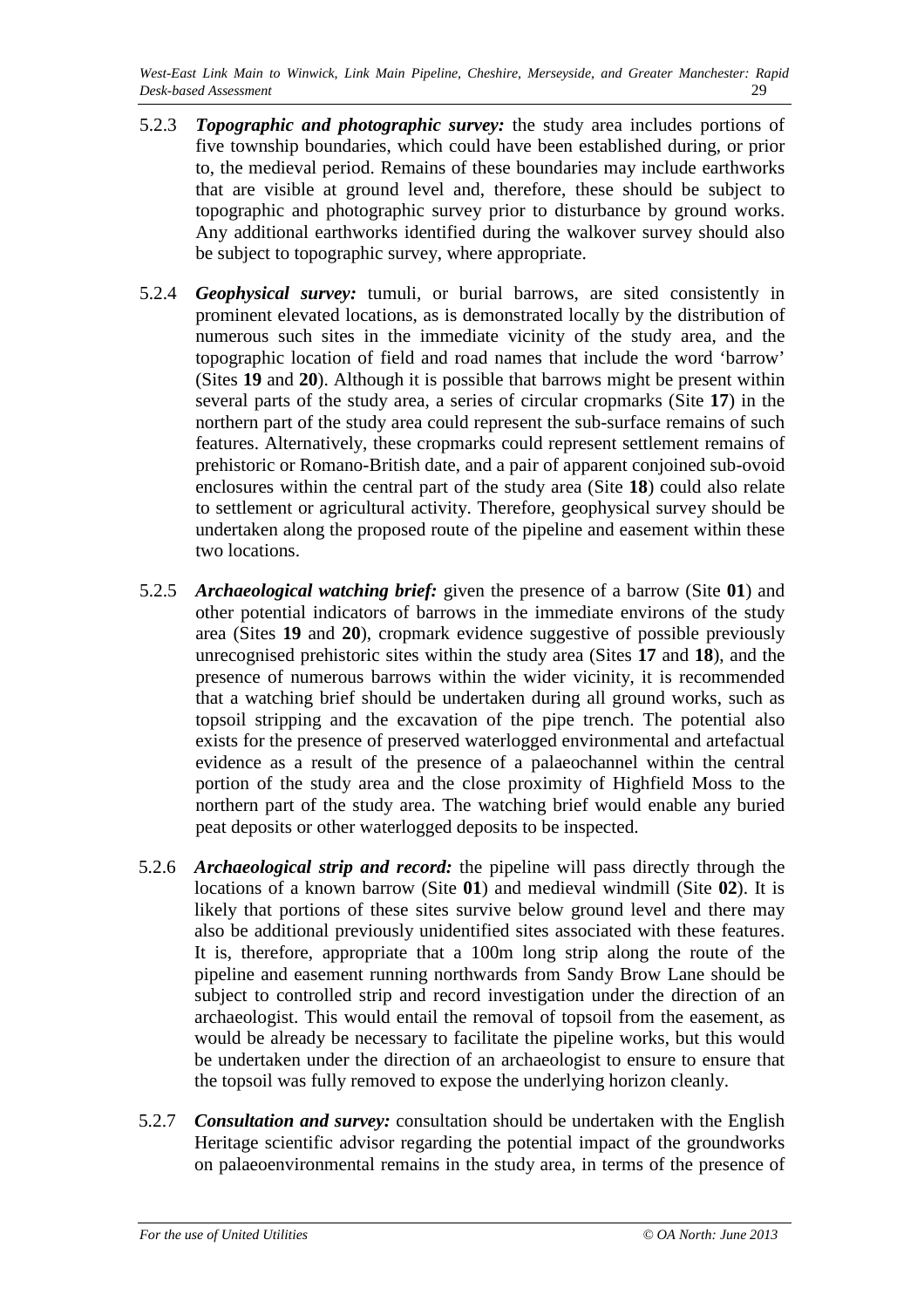preserved environmental evidence. The study area lies close to Highfield Moss and a palaeochannel runs across the central portion of the area and it is, therefore, possible that buried peat deposits, or other waterlogged deposits, might preserve plant remains or other indicators of environmental development in the past. It is possible that, following this consultation, a programme of environmental coring or other similar palaeoenvironmental investigation might be recommended.

| <b>Site</b>                                                    | <b>Recommendations</b>                                                  |
|----------------------------------------------------------------|-------------------------------------------------------------------------|
| Kenyon Hall Tumulus (Site 01)                                  | Strip and Record                                                        |
| Golborne Mill (Site 02)                                        | Strip and Record                                                        |
| Field boundaries west of Rough Farm (Site 05)                  | Watching brief                                                          |
| Winwick with Hulme township boundary (Site<br>08)              | Walkover survey, topographic and<br>photographic survey, watching brief |
| Middleton, Houghton, and Arbury township<br>boundary (Site 09) | Walkover survey, topographic and<br>photographic survey, watching brief |
| Croft with Southworth township boundary (Site<br>10)           | Walkover survey, topographic and<br>photographic survey, watching brief |
| Newton township boundary (Site 11)                             | Walkover survey, topographic and<br>photographic survey, watching brief |
| Kenyon township boundary (Site 12)                             | Walkover survey, topographic and<br>photographic survey, watching brief |
| Lower Pit Field (Site 15)                                      | Walkover survey, watching brief                                         |
| Stone Pit Field (Site 16)                                      | Walkover survey                                                         |
| Circular cropmarks (Site 17)                                   | Geophysical survey                                                      |
| Sub-ovoid cropmarks (Site 18)                                  | Geophysical survey                                                      |
| Barrow Field (Site 19)                                         | Walkover survey, watching brief                                         |
| Barrow Lane (Site 20)                                          | Walkover survey, watching brief                                         |

Table 2: Archaeological recommendations for gazetteer sites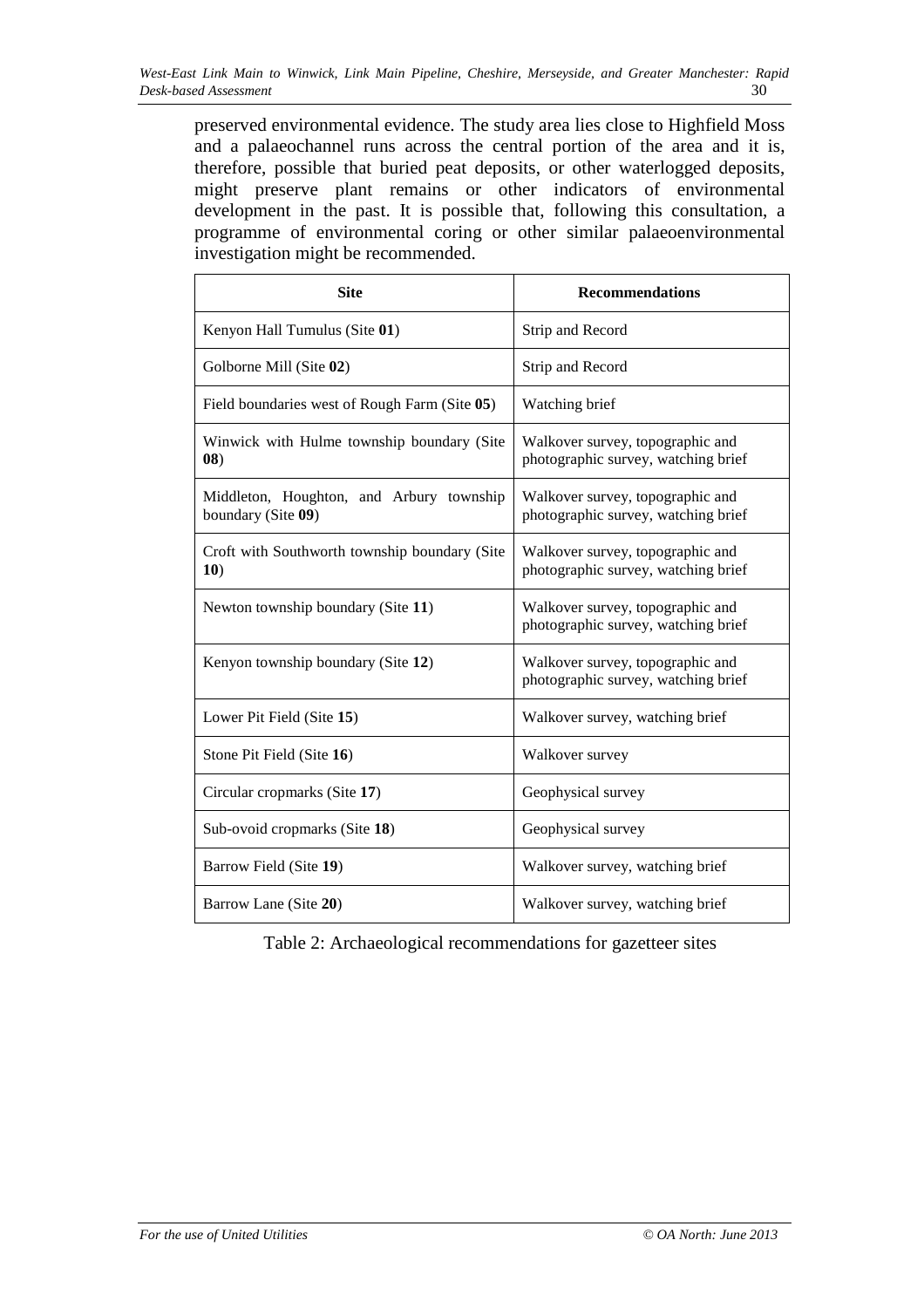# 6. BIBLIOGRAPHY

### **6.1 PRIMARY SOURCES**

Greenwood, CG, 1818 *A map of the county Palatine of Lancaster*

Hennet, G, 1829 *A map of the county Palatine of Lancaster* 

LRO DRB 1/75 Croft with Southworth tithe map and schedule of 1837

LRO DRB 1/42 Kenyon tithe map and schedule of 1839

LRO DRB 1/38 Middleton, Houghton, and Arbury tithe map and schedule of 1840

LRO DRB 1/56 Newton tithe map and schedule of 1839

LRO DRB 1/90 Winwick with Hulme tithe map and schedule of 1838

Ordnance Survey 1849, 6":1 Mile, first edition

Ordnance Survey 1891-3, 25":1 Mile, first edition

Ordnance Survey 1907, 25":1 Mile, second edition

Ordnance Survey 1962-5, 25":1 Mile

Saxton, C, 1577 *Lancastrie* 

Speed, J, 1610 *The countie (sic) Pallatine (sic) of Lancaster described and divided into hundreds*

Yates, W, 1786 *The county Palatine of Lancaster* 

Yoxall, B, 1745 Map of Newton Township

### **7.2 SECONDARY SOURCES**

Barrowclough, D, 2008 *Prehistoric Lancashire*, Stroud

British Geological Society, 2013 *Geology of Britain Viewer*,

http://mapapps.bgs.ac.uk/geologyofbritain/home.html, accessed on 21<sup>st</sup> May 2013

Carter, GA, 1971 *Warrington and the Mid-Mersey Valley*, Didsbury

Cowell, RW, 1992 *Extension to Southworth Quarry, Winwick: Draft Report on the Archaeological Assessment*, unpubl rep

Cowell, RW, 2000 The Early Prehistoric Period in Southern Merseyside, in Cowell and Philpott 2000, 165-8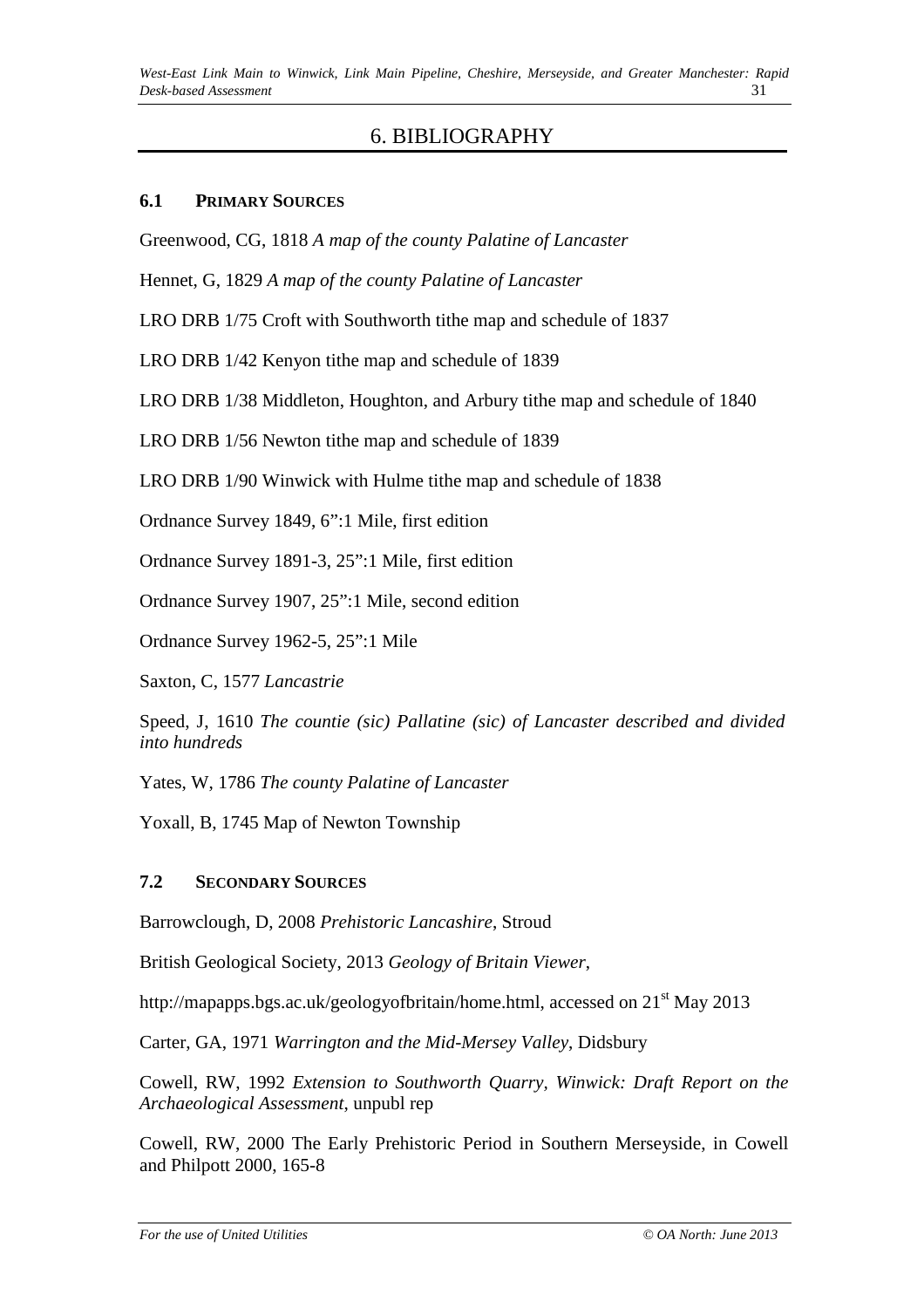Cowell, R, 2005 Late Prehistoric Lowland Settlement in North West England, in M Nevell and N Redhead (eds) *Mellor: Living on the Edge*, Manchester, 65–76

Cowell, RW, and Innes, JB, 1994 *The Wetlands of Merseyside*, Lancaster

Cowell, R, and Philpott, RA, 1994 Some finds from Cheshire reported to Liverpool Museum, *Cheshire Past: An Annual Review of Archaeology in Cheshire*, **3**, 10-11

Cowell, R, and Philpott, RA (eds), 2000 *Prehistoric, Romano-British and Medieval Settlement in Lowland North West England, Archaeological Investigations Along the A5300 Road Corridor in Merseyside*, Liverpool

Dunlop, GA, and Fairclough, B, 1935 The Roman Road from Newton Brook to the South of the Parish Church, Warrington, *Trans Hist Soc Lancashire and Cheshire*, **85**, 99-130

English Heritage, 2006 *Management of Research Projects in the Historic Environment (MoRPHE)*, London

Farrer, W, and Brownbill, J, (eds), 1911 *The Victoria History of the County of Lancaster*, **6**, London

Freke, DJ, and Thacker, AT, 1989 *The Early Cemetery at Southworth Hall Farm*, unpubl rep

Garstang, J, 1906 Early Man, in Farrer, W, and Brownbill, J, (eds) *A History of the County of Lancaster*, **1**, The Victoria History of the Counties of England, London, 211-56

Greater Manchester Archaeological Unit, 1992 *Evaluation at Alder Root Farm, Winwick, R2110*, unpubl rep

Hall, D, Wells, CE, and Huckerby, E, 1995 *The Wetlands of Greater Manchester*, North West Wetlands Survey **2**, Lancaster Imprints **3**, Lancaster

Harrison, W, 1896 *An Archaeological Survey of Lancashire*, London

Haselgrove, C, 1996 The Iron Age, in R Newman (ed) *The Archaeology of Lancashire, Present State and Future Priorities*, Lancaster, 61–73

Hodgson, J and Brennand, M, 2006 The Prehistoric Period Resource Assessment, in M Brennand (ed) 2006 *The Archaeology of North West England: An Archaeological Research Framework for North West England: Volume 1, Resource Assessment*, Archaeol North West, **8**, Manchester, 23–58

Institute for Archaeologists, 2012 *Standard and Guidance for Historic Environment Desk-based Assessment*, Reading

Lane, JH, 1914 *Newton-in-Makerfield: Its History, With Some Account of its People*, **I**, Newton-le-Willows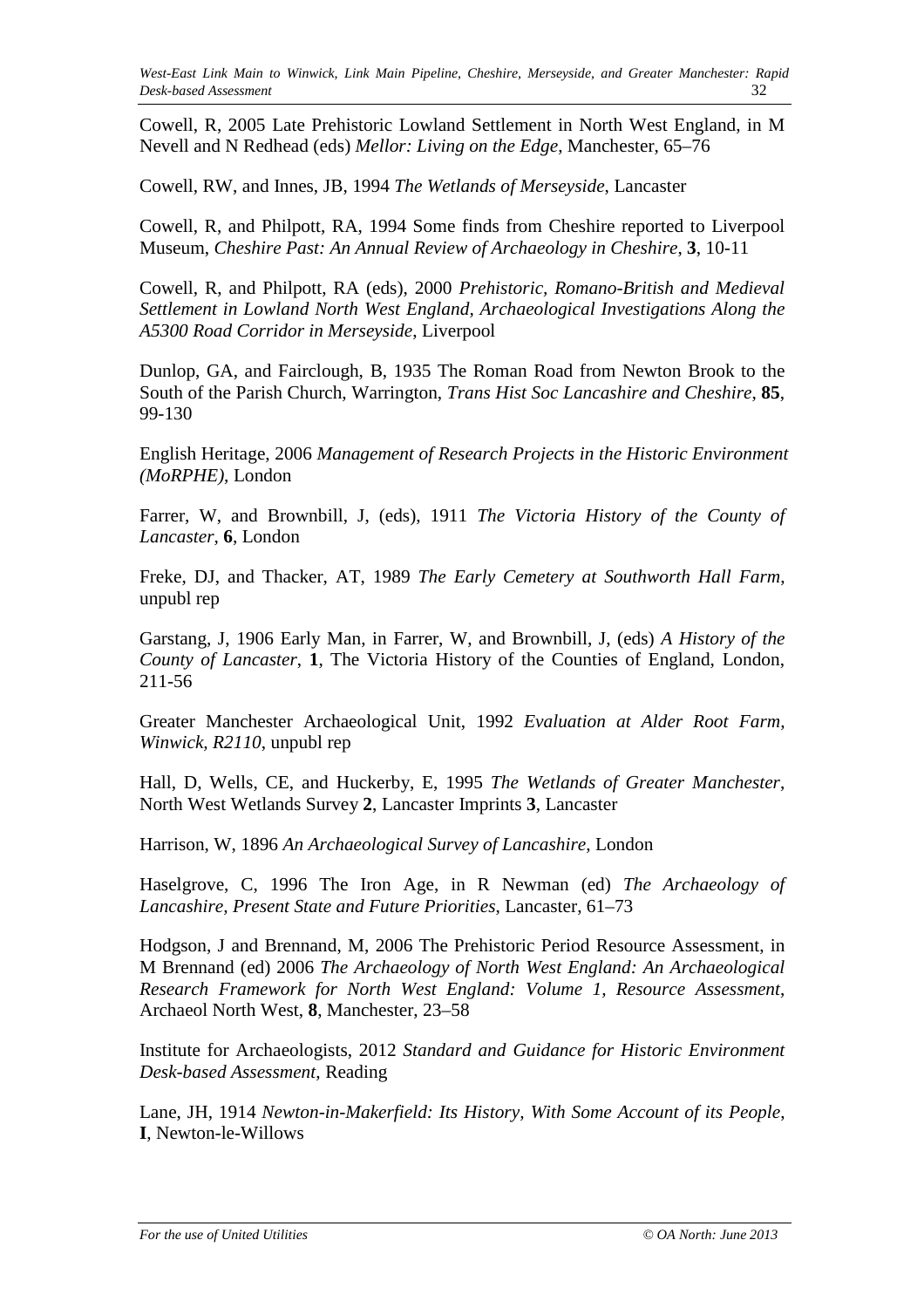Leah, M, Wells, CE, Appleby, C, and Huckerby, E, 1997 *The Wetlands of Cheshire*, Lancaster Imprints, **5**, Lancaster

Margary, ID, 1973 *Roman Roads in Britain*, London

Middleton, R, 1996 The Neolithic and Bronze Age, in R Newman (ed), *The Archaeology of Lancashire*, Lancaster, 35-60

Mills, D, 1976 *The Place-Names of Lancashire*, London

Neaverson, P, and Palmer, M, 1994 *Industry in the Landscape, 1700-1900*, London

Parker Pearson, M, 2000 *Bronze Age Britain*, London

Philpott, R, 1987 *Merseyside Historic Towns Survey Report: The Development of Newton-le-Willows, Prescot, and Liverpool to 1800*, Archaeological Survey of Merseyside, Liverpool

Philpott, R, 2000 *The Excavations*, in Cowell and Philpott 2000, 120-36

Philpott, R, 2006 *The Romano-British Period Resource Assessment*, in J Hodgson and M Brennand (eds) 2006, 59-90

Philpott, R, Simmons, P, and Cowell, RW, 1993 *An Archaeological Evaluation at Southworth Hall Farm, Croft, Cheshire*, National Museums and Galleries on Merseyside, 11-14

Rolt LTC, 1960 *George and Robert Stephenson*, London

Ross, A, 1996 *Pagan Celtic Britain*, Chicago

Ross, A, 2004 *Druids: preachers of immortality*, Stroud

Sephton, J, 1913 *A Handbook of Lancashire Place-Names*, Liverpool

Thomas, RHG, 1980 *The Liverpool and Manchester Railway*, London

Turner, RC, and Briggs, CS, 1986 The bog burials of Britain and Ireland, in IM Stead, JB Bourke, and D Brothwell (eds) *Lindow Man, the body in the bog*, London, 144– 161

University of Portsmouth, 2009 *A Vision of Britain Through Time, Cheshire: Historical Boundaries*, www.visionofbritain.org.uk, archived on 6<sup>th</sup> May 2007, accessed on  $4<sup>th</sup>$  June 2013

Waddell, J, 2000 *The Prehistoric Archaeology of Ireland*, Bray

Wyld, HC, and Oakes Hirst T, 1911 *The Place Names of Lancashire, their origin and history*, London